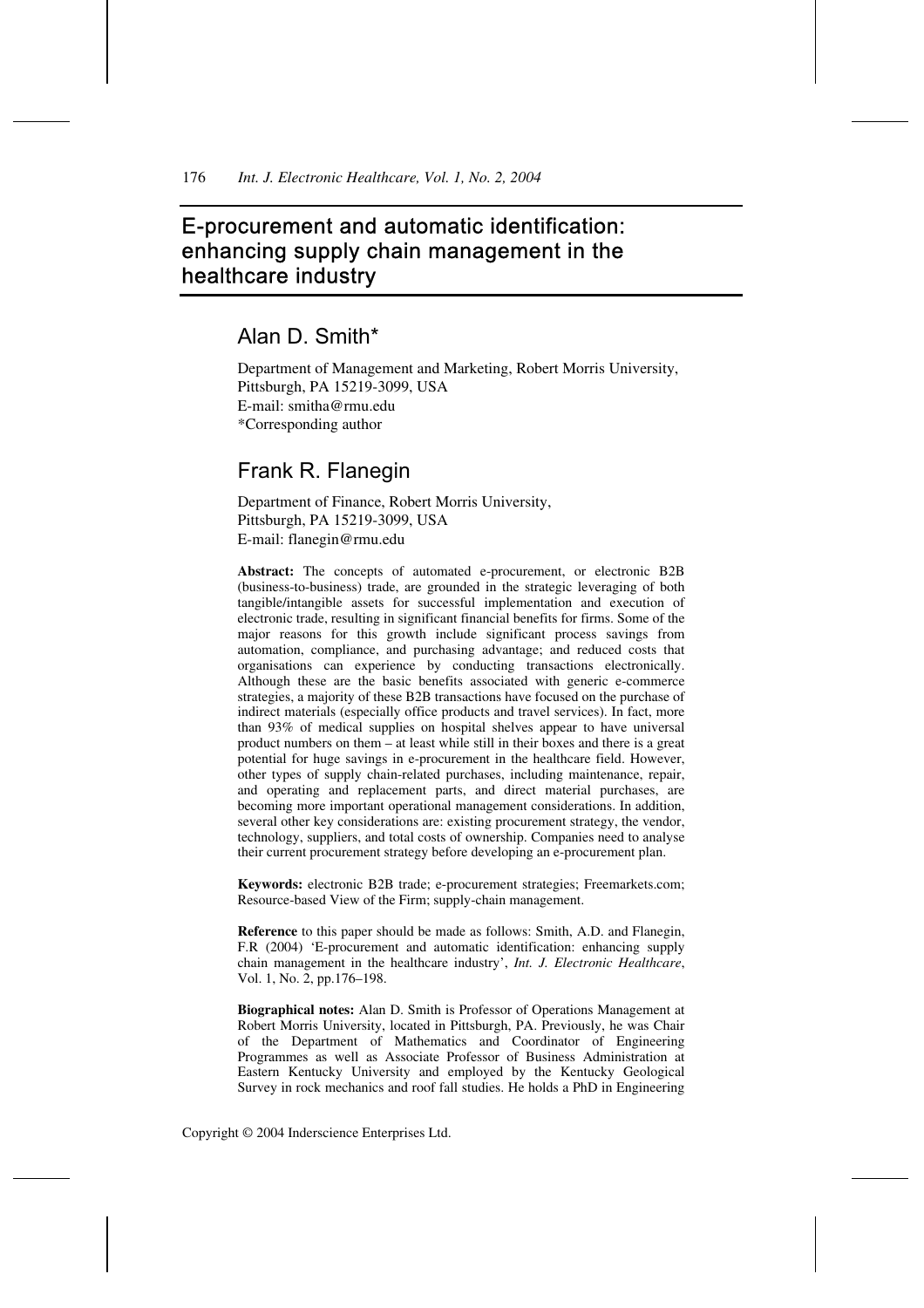Systems/Education from The University of Akron and is currently ABD in Management Systems from Kent State University. He is the author and/or co-author of numerous conference proceedings, articles and chapters in books in the engineering and management disciplines.

Dr. Flanegin is currently Head of the Finance and Economics Department at Robert Morris University in Pittsburgh Pennsylvania. He received his PhD in Finance from the University of Central Florida in 1993 and his MBA from the Crummer School of Business at Rollins College in 1989. In the past Dr. Flanegin has also owned a number of small businesses and worked as general manager for a major food service provider. The combination of business experience and education has allowed Dr. Flanegin to publish research in a number of business disciplines.

#### **1 Introduction: e-procurement and the health field**

The healthcare procurement market is a major manufacturer/supplier factor in the equation to increase the profit possibilities by reducing costs in the \$300 billion medical supply market. The widespread loss of manufacturing jobs since the tragic events of September 11, 2001 has concealed a significant shortage of highly skilled manufacturing employees. For example, this situation could undercut manufacturing competitiveness and weaken the US economy and weaken the productivity gains in the allied health field. This trend appears to be the result of converging factors, including demographic shifts, educational system failures and an outdated image of manufacturing tied to the negative stereotype of the assembly  $line<sup>1</sup>$ . In general, the allied health industry is increasingly looking for innovative techniques and creative management solutions to handle manufacturing/supplier processes in a competitive manner.

Strategic leveraging of e-procurement and Enterprise Resource Planning (ERP) has become a major target for such productivity gains, if properly integrated into existing systems. In 2001, North America occupied 66% of the ERP market, Europe took 22%, and the whole of Asia was 9%. As more and more companies strive to gain a competitive advantage, e-procurement and ERP implementation are the strategies of choice. Some organisations have experienced great success ranging from huge declines in inventory, breakthrough reductions in working capital, plentiful feedback on customer wants and needs, and the ability to view and manage the inner workings of suppliers, alliances, and customers. Still other large international firms have experienced very different effects of ERP implementation. Huge costs totaling over \$10 million dollars have resulted from common projects associated with ERP. Some companies in their attempt to position themselves competitively have even found themselves in the midst of overall bankruptcy. The B2B (business-to-business) medical e-commerce and information industry that routinely leverages e-procurement techniques allows for interesting and mutually beneficial relationships between manufacturers and distributors supplying the domestic and international healthcare provider community. Automatic identification techniques and strategies have greatly influenced these beneficial relationships.

E-procurement firms use e-commerce tools that empower providers and suppliers to improve operational efficiency (which will be discussed in more detail later in this paper) and reduce supply costs in both provider-centric and supplier-neutral environments.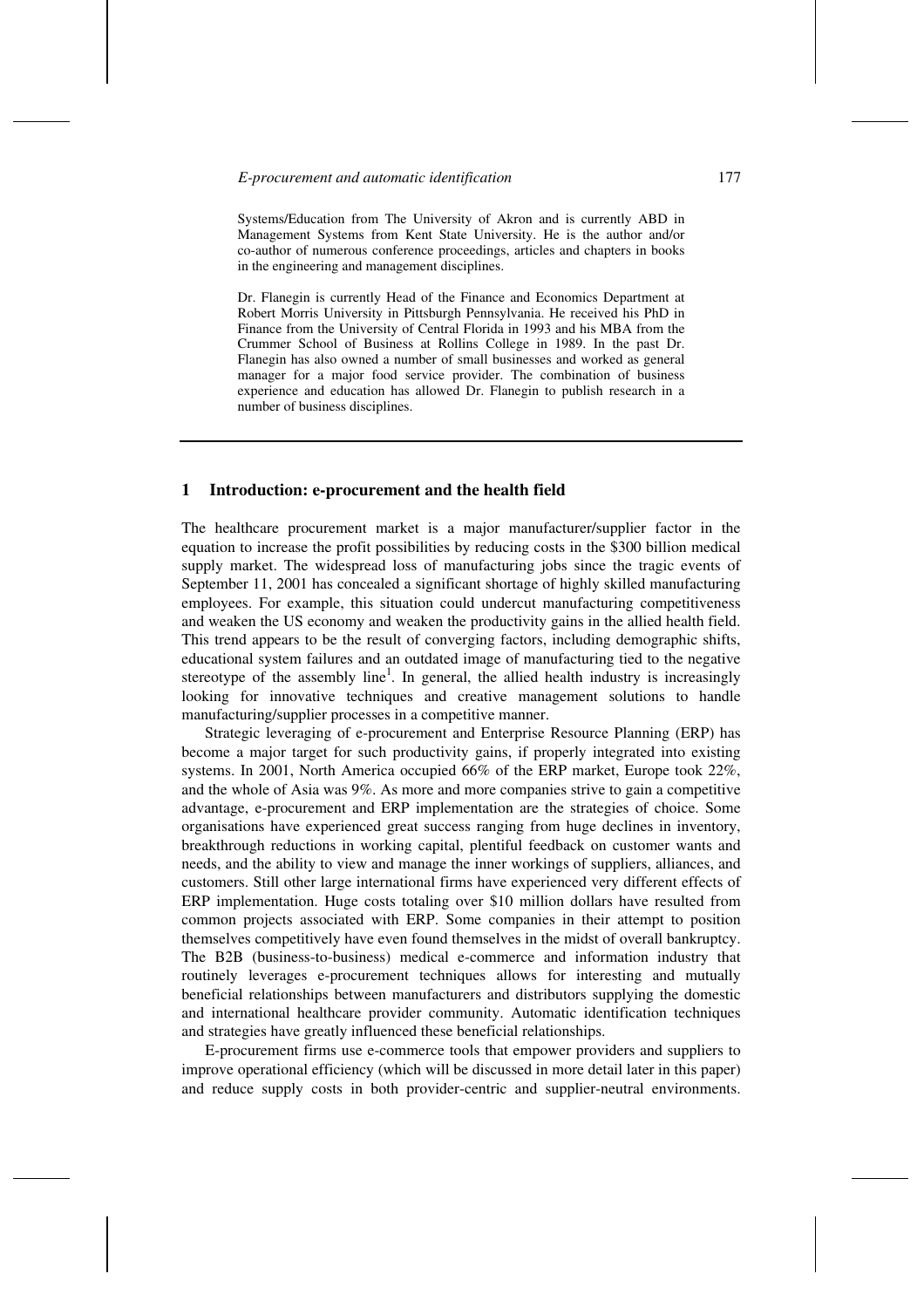In terms of the pharmaceuticals industry, e-procurement typically allows for automated drug-inventory control, drug replenishment alerts, online purchase of drugs and related medical supplies, and reporting of existing stock levels in a clinic and/or hospital setting. For example, a Minnesota-based company, Embion (http://www.embion.com), automates the e-procurement process associated with its pharmaceuticals, medical/surgical supplies, office supplies and capital equipment, and generates reporting and analysis tools to help its customers optimise product pricing and utilisation. In addition, Embion employs more than 1,000 physician organisations, representing approximately 7,000 medical doctors, and offers a complete line of pharmaceuticals, medical supplies, capital equipment and office supplies through the corporate website to leverage e-procurement activities.

Croom (2001) suggested that major issues facing the implication of e-procurement systems deal with the following concerns: What are the current strategies relating to e-procurement and supply chain control; what are the implications for the management and structure of the supply base; its impact on distribution channels; and what are the major emphases on transactional systems versus data and information sharing systems for planning and control purposes? As noted by Goldstein (2000), e-procurement companies try to provide a wide range of products and services to healthcare organisations in a more cost-efficient manner and try to automate the purchasing process through internet technology and informational connectivity. The basic types of web-enabled exchange models to automate e-procurement processes are increasing in number and include products, services, auctions, and inventory management. In picking a web-enabled exchange model, it is important to understand that the purchasing and supply management needs and environmental constraints of physician practices are different from those of home health agencies and hospitals. 'Understanding the difference is vital to picking the right web-based procurement partners to automate your process and lower your costs' (Goldstein, 2000; p.30).

Although this paper does not attempt to answer all these concerns, it does attempt to provide insights to the automated aspects of e-procurement and some of the major strategic issues that the medical field faces in the implementation of e-procurement systems. The first major section deals with the need for developing strategies associated with automatic data identification and data capture (AIDC) techniques. This section is followed by a relatively detailed discussion of the strategic issues involved in implementing e-procurement and its intangible considerations through the Resource-based View of the Firm viewpoint. General conclusions with a suggested proposition to be empirically tested are also included.

## **2 Automated e-procurement in the medical field**

## *2.1 Medical supply and information chains*

Successful e-procurement strategies require implementation of automated e-procurement in medical supply and information value chains, which can be also done at any level in the medical field, both B2B and B2C (business-to-customer). For example, Personal Digital Assistants (PDA) and other mobile computers that can be held in the hand can provide a way to process and send information to caregivers in a very timely manner.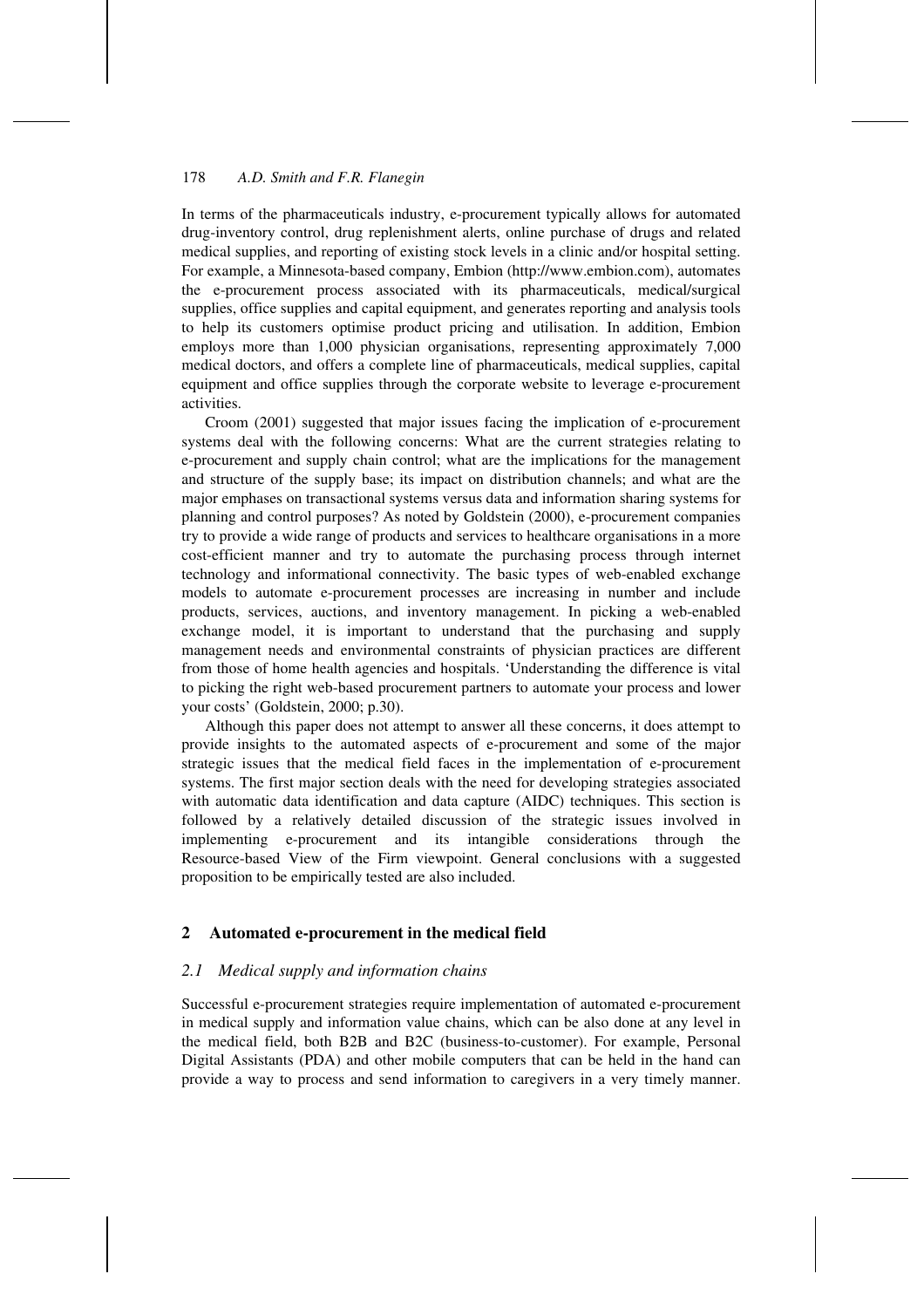Healthcare applications of bar coding are developing at a rapid pace (Noble, 2000; Smith, 2003). Medical diagnostic products of blood analysis (Paul, 2001) can provide critical diagnostic information to healthcare professionals accurately and immediately. This can occur at the point of patient care, not weeks later. In addition, prescription writing and medication management programmes can help to decrease errors in prescription transcription, especially when there can be adverse effects due to errors. This also helps to control costs due to more accuracy of information.

All segments of the healthcare system are under pressure to conform to the widespread use of UPC (Uniform Product Codes) within their industry in terms of patient/supplier chain applications. Manufacturers/suppliers of medical/surgical and/or pharmaceutical products are also under increased pressure to apply UPC-compliant bar codes to their product. The application of bar codes can then be used throughout the supply chain, from the basic pull for raw materials right to the ultimate requirements of the patient. Hence, there must be a sustained and systematic approach for developing and implementing a UPC bar code labelling-programme within the healthcare industry. Strategies for increasing process efficiencies, improving quality, international labelling, and gaining label control are just a few of the many ramifications of healthcare applications of automatic identification and data capture technologies (AIDC). Such standardised applications are available in the market that specifically addresses coding and billing issues and this helps to alleviate the administrative load during the medical treatment process.

In general, e-procurement and AIDC-related systems integration as with any information technology system are composed of both hardware/software and personnel elements. The major elements of an automatic identification system include:

- physical object (the object or information to be processed)
- code (the type of symbology that identifies the major characteristic of the object or information to be coded)
- reader (the device that reads the code on the item and transmits that information)
- computer hardware (the device that receives the information from the keyless reader)
- software (the computer processing package(s) that organises the automatically read information into human-usable form)
- display/printer (device that displays the information read and can print reports as well as actual codes to be placed on the objects to be coded for keyless data entry),
- personnel (the human element that installs and manages the entire information flow scheme).

The major types of automatic identification can range from the relatively old technology of bar coding (Kern-Rugile, 1998) for keeping track of inventory to more high technology such as biometrics. The most common types of AIDC systems in use today include the following: bar coding, optical character recognition, magnetic stripe, voice data entry, radio frequency identification, smart cards, biometrics, and touch memory.

Bar coding technology is one of the earliest forms of AIDC technologies and has many useful applications in the allied health fields. Traditionally, bar coding technologies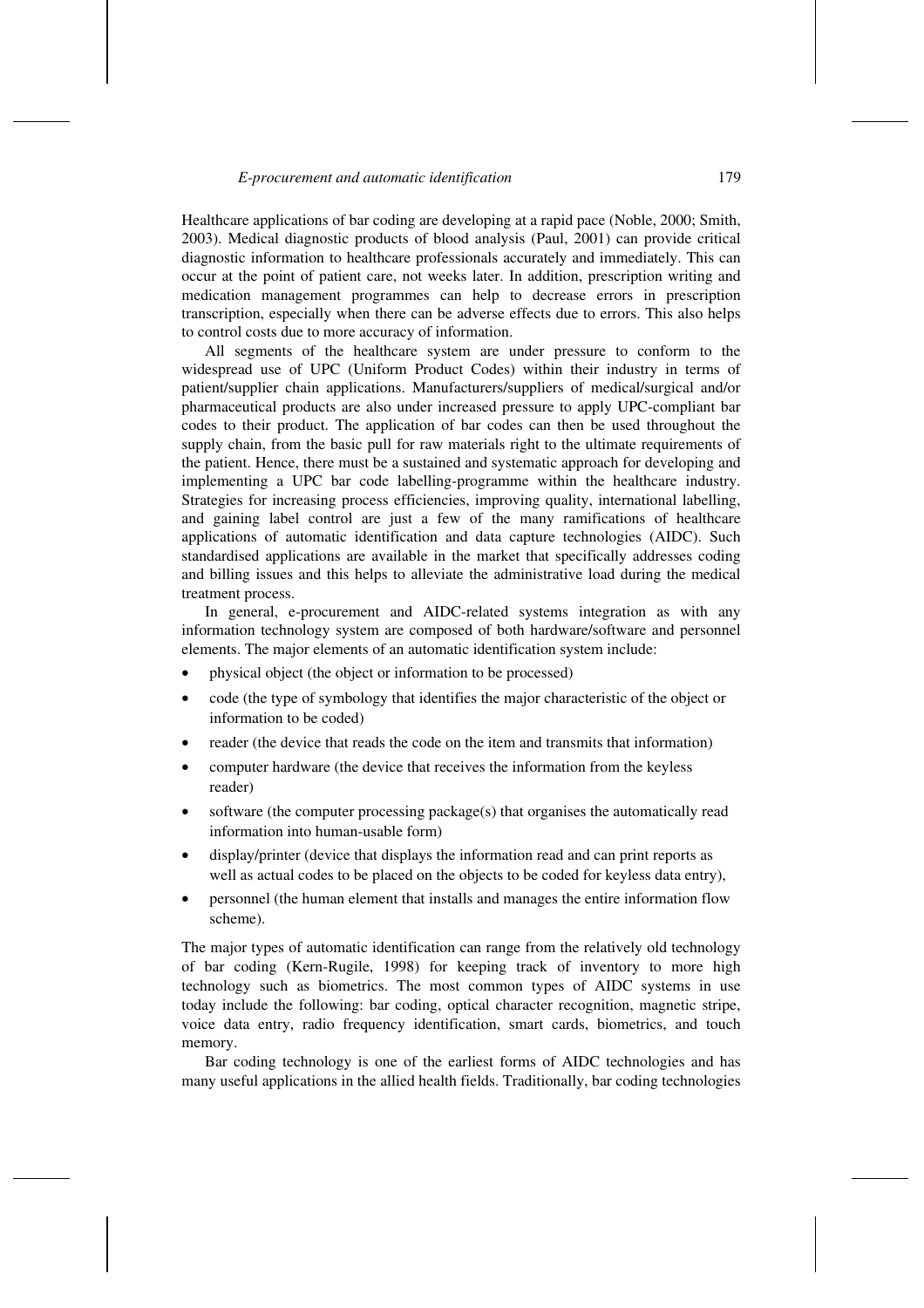have applications in ensuring accuracy and speed in time and attendance records, inventory control, document tracking, shipping and receiving, production control, and quality assurance, to name a few applications. 'There are about 225 known bar codes symbologies, but only a few – such as the UPC symbol on a cereal box or the maxicode symbol on United Parcel Service packages – are widely used' (Kern-Rugile, 1998; p.54). The potential for bar code use is evident in all aspects of transactions in human society, especially in e-procurement activities in the medical field. Bar codes are essential on every conceivable product, from machine parts to food items to tracking proper medication to patients. As with all types of automatic identification systems, bar codes are especially popular due totheir enormous savings in time and money, and guaranteed high levels of accuracy. Figures 1 through 2 illustrate common types of LAN (local area networks) and basic computer configurations associated with AIDC systems used in a variety of transactions. Figure 1, for example, illustrates typical wired LAN (local area networks) concepts for local and dedicated as well as network transmission connections found in most internet-based and AIDC-related systems. Bar code symbology basically refers to the bars and spaces encoded according to established rules for each bar code language. Essentially, symbologies are machine-readable or scannable and, thus, are examples of keyless data entry, through the use of a software wedge.

AIDC applications that were once only available on the mainframe are now as portable and accessible as a cellphone. This should improve revenues, reduce costs, and increase the likelihood of regulatory compliance – as the regulatory side of healthcare is going to get more complex in the future. This is important since it appears the bar codes are an essential component in the product identification and flow of goods and information in electronic commerce. This flow of goods and data through the supply chain and the management of this flow through electronic data interchange (EDI) systems are heavily regulated by governing agencies at the commercial and industrial levels, as illustrated by the works of the Uniform Code Council (UCC), in conjunction with its European counterpart (EAN), which provides standardisation and issues guidelines and company identification numbers. Table 1 presents common bar-code symbologies and associated applications in e-procurement activities. For example, Code 128 has many useful applications in the healthcare and related medical supply chain situations.

| <b>UPC</b>         | Commercial, retailing                                               |
|--------------------|---------------------------------------------------------------------|
| Code 39            | Industrial, military, health                                        |
| Interleaved 2 of 5 | (ILF) shipping, distribution                                        |
| Code 128           | Distribution, healthcare                                            |
| <b>PDF417</b>      | Portable data file was in medical records, product<br>documentation |
| Data matrix        | Component marking, hazardous materials                              |
| Maxicode           | Shipping and distribution, high speed sorting                       |

**Table 1** Common symbologies for bar coding and industrial applications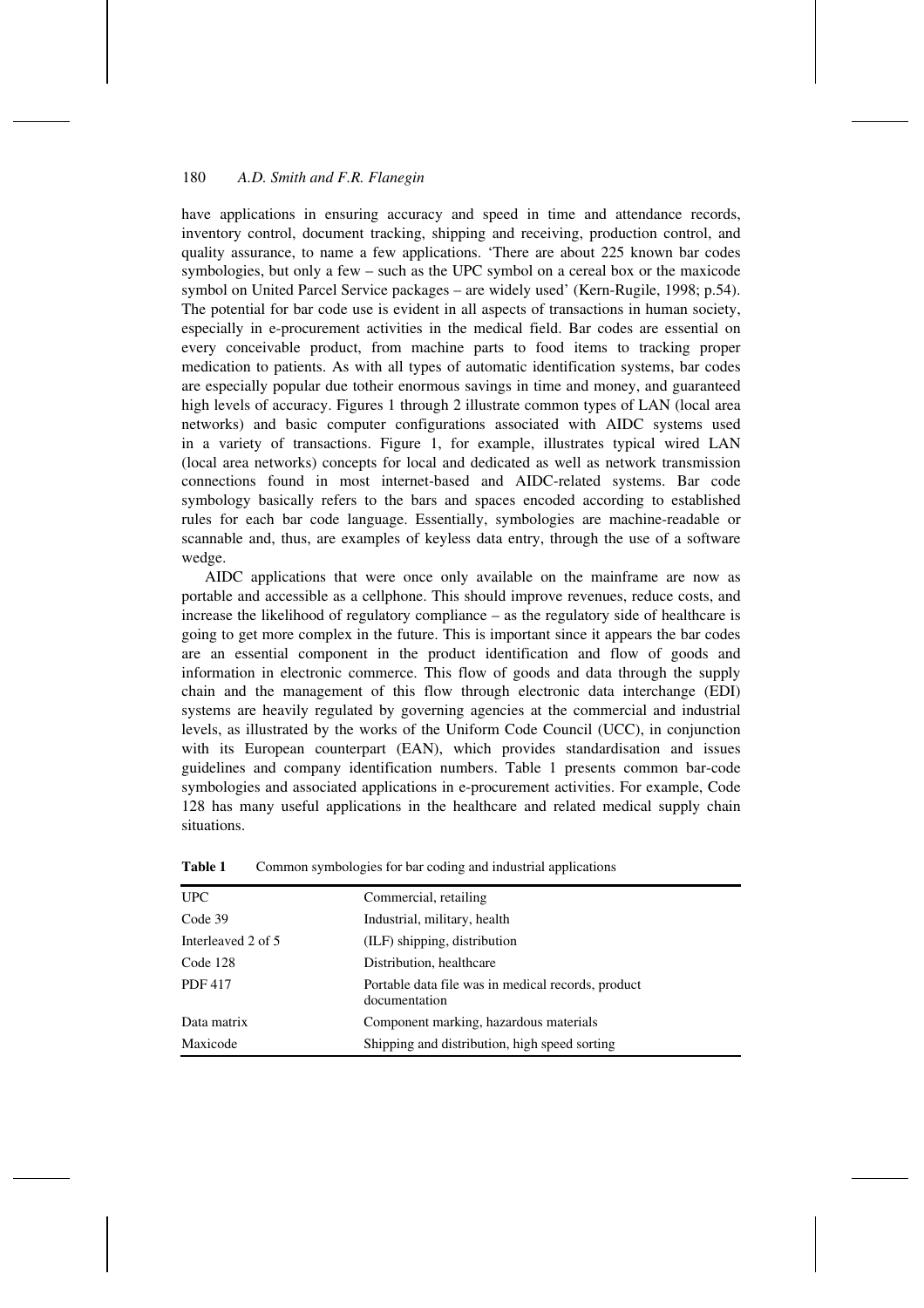



TYPICAL WIRED LAN CONCEPTS



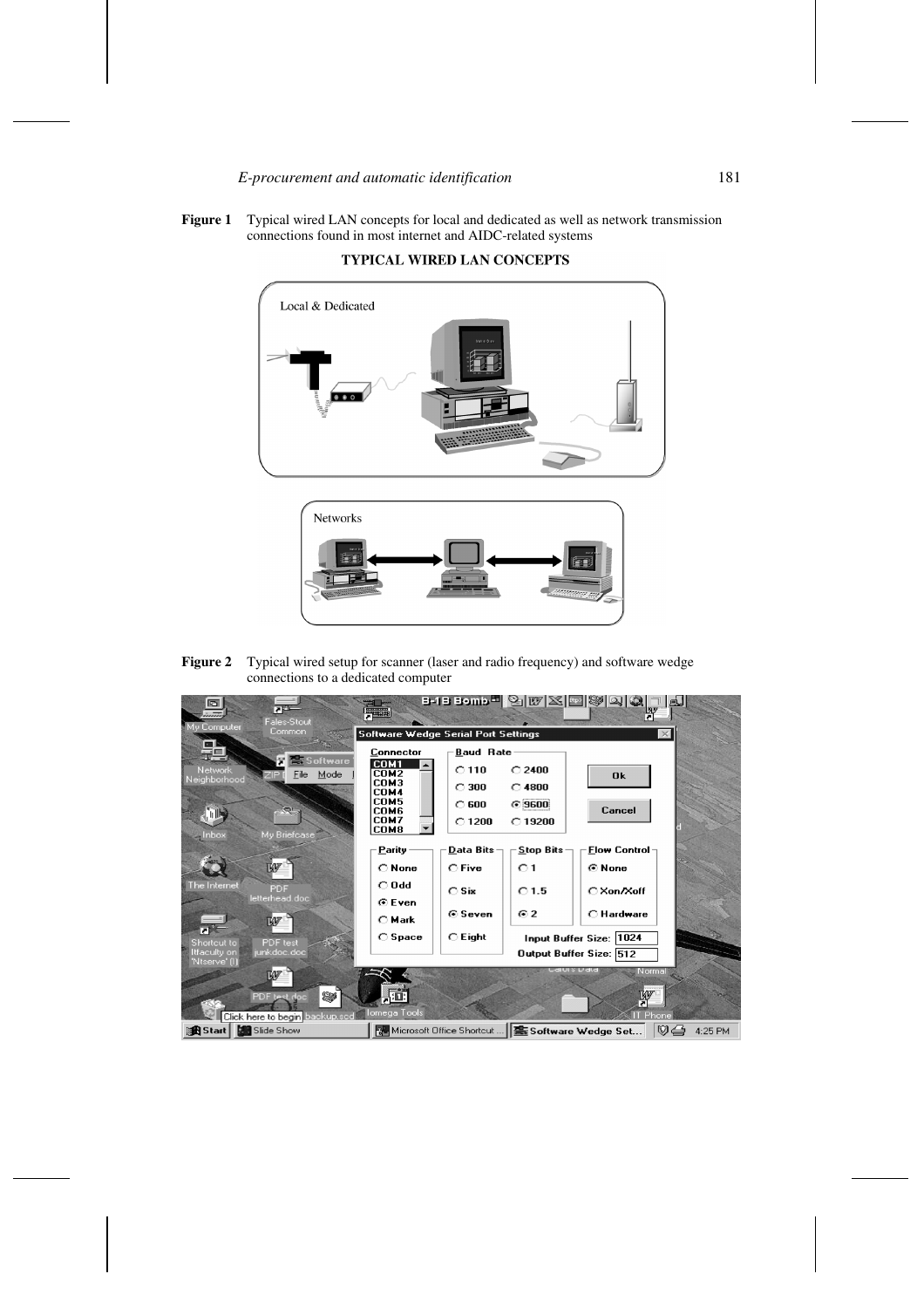### **3 Advantages associated with AIDC-related technologies in e-procurement**

New developments are being implemented to improve customer responsiveness, via Customer Relationship Management (CRM), and increase efficiency by leveraging AIDC and e-procurement. Synapz, for example, has recently launched Eclipz, version 1.3, system<sup>2</sup>. This system enables automotive suppliers to manage the flow of data between thousands of supplier companies. Allowing them to receive orders, confirm shipments, and send orders via the internet. Suppliers have the option of receiving e-mails when a customer firm sends e-mail for new orders. This means suppliers do not need to sign on to the internet several times a day. Companies now have the ability to print container bar-code labels for shipments. The label can include shipping notice information. This allows firms to simply scan the contents for the containers without opening them or opening up shipping forms. Efficient Healthcare Consumer Response, for example, found that \$23 billion of the \$83 billion-a-year healthcare purchasing market was spent on moving products from factory to hospital bedside, and \$11 billion could be reduced immediately by adopting new technologies and standards such as UPNs. In fact, more than 93% of medical supplies on hospital shelves appear to have UPN on them – at least while still in their boxes and there is a great potential for huge savings in supply-chain in this sector (Becker, 2001). In addition to cost savings, computer security issues in healthcare institutions are especially sensitive to management of such IT applications.

Bristol Myers Squibb has adopted a machine-readable code called 'Snowflake', which consists of a pattern of dots that can be read using a machine vision system. Snowflake codes are reproduced using printed labels, laser etching, indenting, and hole punching (Woods, 1997). Bar coding technologies also allow companies to standardise much of the traditional supply chain activities. These applications allow companies to increase economies of scale and standardise global operations. For example, in early January 2001, Zebra Technologies (Hills, 2001), the worldwide leader in bar code printing solutions, offered to assist GM to develop label templates that can be used globally for routing all parts to and within GM plants. These labels are designed, using Zebra's expertise, to assure compliance with GMs shipping label standards. This new automatic identification system maximises the use of bar coding to streamline operations. This in turn allows these companies to improve productivity, reduce costs, and therefore increase profits.

In addition to other tangible benefits of AIDC technologies, bar coding allows companies to be more efficient in the operations side of the enterprise. It allows companies to update inventories in real time. For example, Toyota replaced a manual data entry tracking system with a system using portable bar printers and handheld wireless terminals. Before the system was implemented, it could take two weeks to enter data into a computer manually and during that time cars could not be moved. Now information can be immediately updated in real time and cars can be immediately moved. Also, the manual system was prone to error. The vehicle identification number (VIN) has 14 characters long and typically, Toyota processed 26,000 cars a year. Only missing one number on the VIN could possibly mean searching for that car for days. Bar code labels can include the time, date, and location of the scan, a five-digit tracking number, and information about the model, colour, and options. This information is automatically updated as the product is tracked. This information can be used for such functions as invoicing, loan information, and inventory control. It also allows the company to keep track of when any damage occurs to the product. Similar applications to allied health are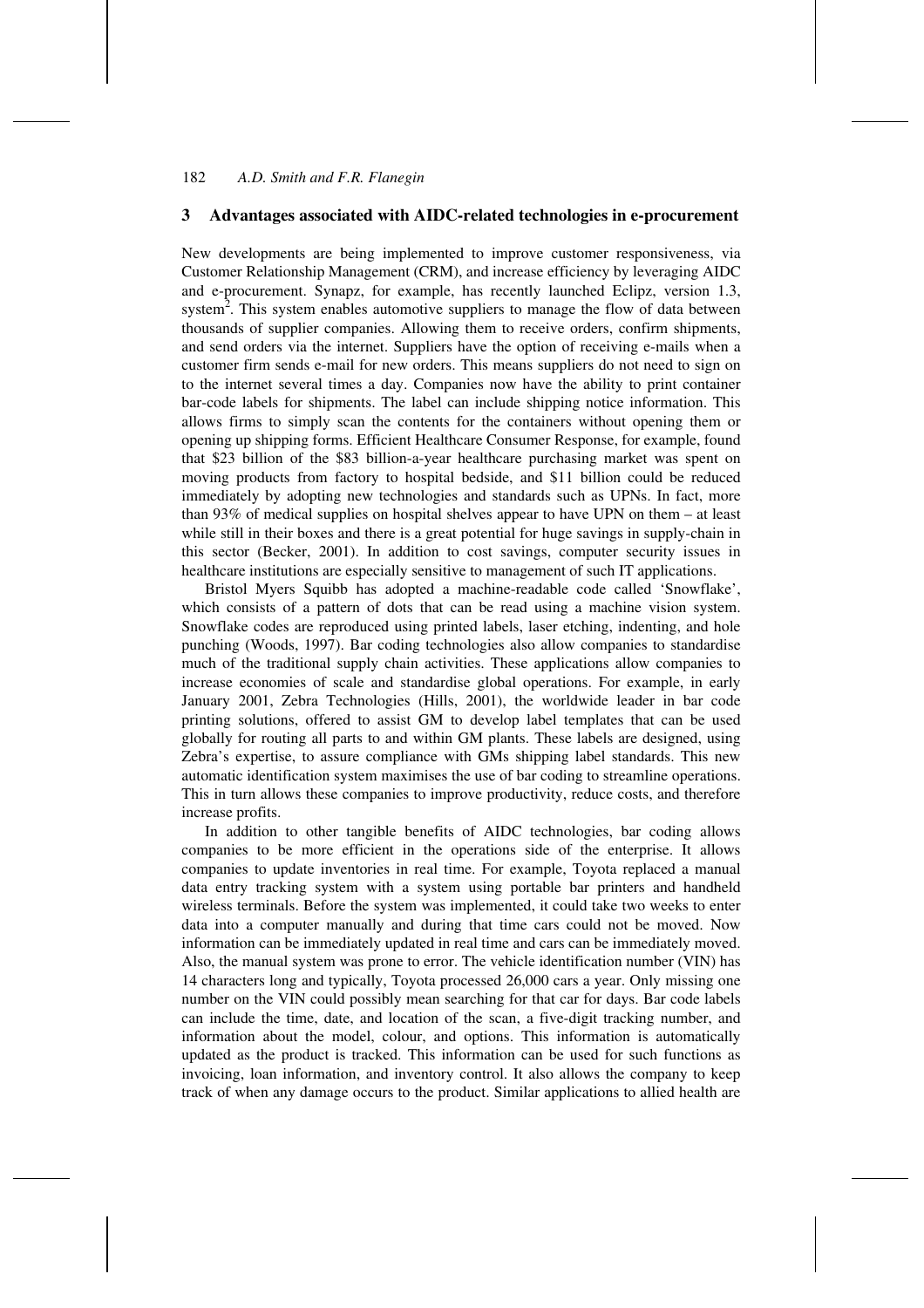possible, once the medical staff becomes accustomed to leveraging the advantages of supply chain management (SCM) principles in an automated fashion. Yao and Carlson (Yao and Carlson, 1999) summarise nine areas where bar coding helps companies:

- communication systems can provide very detailed and accurate up-to-the-minute logistical information
- up-to-date screen reporting replaces batch printout reporting
- RF (Radio Frequency) terminals can be mounted on equipment and are highly portable
- information can be integrated for quality information service leading to increased profits
- standardised procedures make inventory operations easier to be managed, adjusted, and upgraded
- inspection data and quality control data can be added to the bar code labels for processing, analysing, and distributing in a matter of seconds
- management can collaborate with both suppliers and customers to make processes more efficient
- systems engineers and designers can assign grades to all tasks that involve people to make better relationships between management and labour
- the pipeline of information can be continuously studied, evaluated, and improved to effect continuous improvement in operations management

These applications can easily be extended to other industries under the general improvement of e-procurement activities. The next section deals with selected strategic considerations of e-procurement through operational effectiveness of SCM.

## **4 Selected SCM-related strategic considerations**

## *4.1 Search for operational effectiveness: resource-based view (RBV) of the firm*

According to Spens and Bask (2002), a major premise of SCM is that certain management components are common across intelligent business processes and SC (supply chain) members. These common components include physical and technical management, as well as managerial and behavioural components. However, all organisations that produce a product and/or service continuously strive for operational effectiveness. Porter (1996) described operational effectiveness as, 'Performing similar activities better than rivals perform them. Operational effectiveness includes but is not limited to efficiency' (p. 62). The development of internet and auto-identification technologies has created and enhanced B2B and its SCM/e-procurement systems. Despite economic setbacks, the B2B market is quickly growing into a major market andaccounted for 83% of online sales in 2002 and 88% by 2006 (Data summaries, 2002). More applications that require user authentication and transaction authorisations with a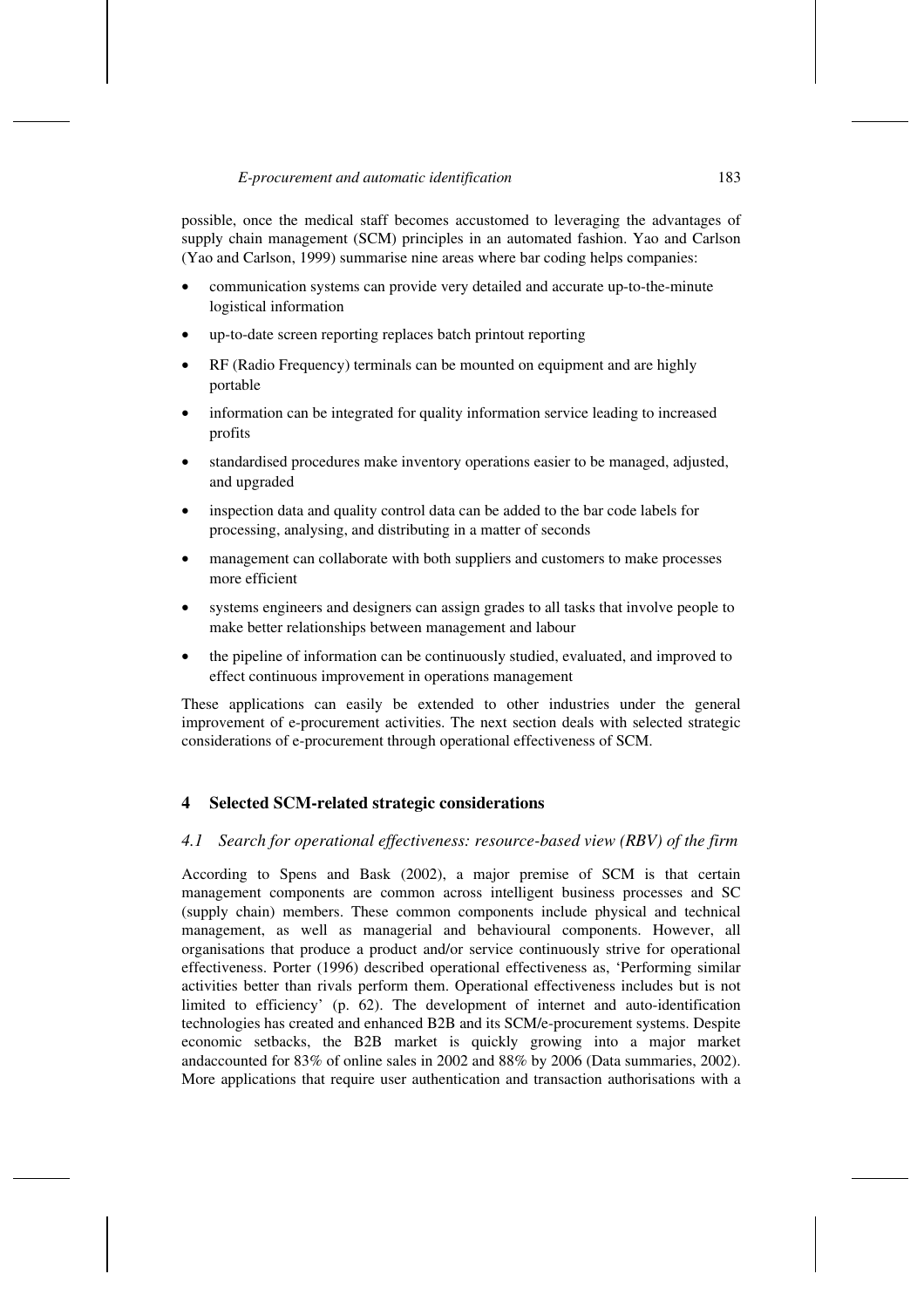very high level of security will especially continue to increase. The electronic trading and related manufacturing industries will probably emerge as major players in the immediate future in new product development and project team innovation. This is due in part to the increased web-enabled applications with similar security requirements that emerge as the volume of financial transactions conducted via the internet steadily increases. Hence, proper project management systems are needed to capitalise on this growing marketplace. Various market initiators, including buyers, suppliers, and third parties, are building e-marketplaces and participating in the electronic markets. The allied health field needs to become more fully engaged in this process. Unfortunately, despite their popularity and potential for extensive growth, many B2Bs are struggling to survive because they failed to attract enough participants that properly leverage electronic markets and AIDC technologies (Turban *et al.*, 2000; Whitaker, Stephens and Traham, 2001).

Hence, operational effectiveness is not limited to efficiency issues. It includes a myriad of strategic management areas such as inventory management, scheduling, human resource management, and SCM. A strategic concept that deserves merit in promoting the tangible/intangible bundle of strategic assets of a company is the Resource-Based View of the Firm (Michalisin, Smith and Kline, 1997; 2000). A firm's resources are the main determinant of competitive advantage and firm profitability, thus providing a foundation for the Resource-based View (RBV) of the firm. Under this concept, managers should be mainly concerned with selecting, acquiring and managing resources that are superior to the firm's competitors. Adherence to the principles of RBV leads into their primary assertions that there are at least four intangibles that qualify as strategic assets, and that empirical testing of strategic assets against performance 'will provide either supporting or failing to support the validity of RBVs main prescription' (Michalisin, Smith and Kline, 1997; p.389). The heart of the theory is that RBV focuses on strategic assets as intangible resources. SCM and e-procurement systems, especially in the medical field, can be defined as tangible or intangible, and are categorised as physical capital resources, human capital resources, and organisational capital resources. In order to be considered a strategic resource/asset, it must be simultaneously valuable, rare, imperfectly imitable, and non-substitutable. Since it is not always clear which resources of a firm are strategic assets, empirical testing can be difficult at best. E-procurement systems are more than just the physical components, but primarily function due to its intangible aspects. Capital (tangible) resources having physical properties would include property, plant, and equipment, which, although probably valuable, are not rare since they are readily available in the open market to anyone who has the means to purchase. Such tangible resources in SCM would also be imitable and substitutable, and therefore not strategic assets.

An intangible resource such as technology, although important to a firm's success, can quickly become obsolete or reengineered by competitors. Therefore, since it cannot provide a sustainable competitive advantage, it is also not considered a strategic asset. Although some technologies are protected by patents, trademarks, and copyrights, the concept of the idea is of strategic value rather than the product itself. However, other intangible resources as organisational culture, employee know-how, and social relationships, allow firms to exploit physical technologies in ways other firms cannot, and thus would not be imitable, satisfying the requirement to be a strategic asset.

RBV assumes that resources are asymmetrically distributed across firms having either a resource-based advantage or a resource-based disadvantage, and that those resources are immobile. RBV assumptions dispute those of the Industrial Organisation (I/O) Model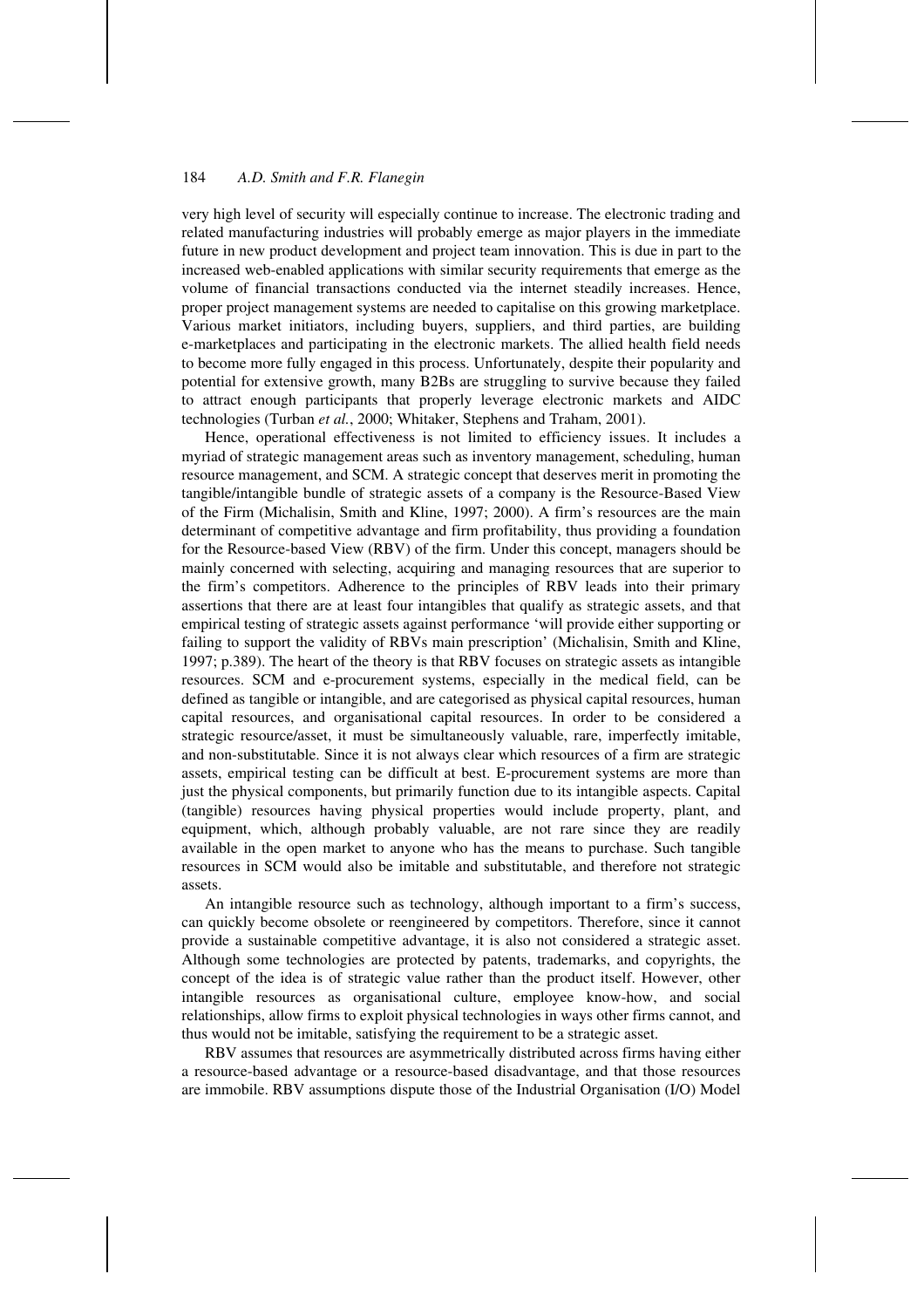of Strategy and Porter's Five-force Model. 'According to the I/O Model, superior profitability comes from selecting attractive industries, one which have structural characteristics which suggest high profitability potential' (Michalisin, Smith and Kline, 1997; p.362). Porter's Five-force Model is a similar way to analyse industry attractiveness. The I/O model also assumes that resources are perfectly mobile and that once an attractive industry is identified, the firm can acquire all indispensable resources. 'Resources that are sources of sustainable competitive advantage and superior profits are called strategic assets' (Michalisin, Smith and Kline, 1997; p.362). These assets are non-substitutable and have no strategic equivalents. Readily available, perfect substitutes would clearly undermine the ability to generate another resource. However, perfect substitutes do not exist. If strategically equivalent substitutes did exist, but were rare, then the resource may still be of strategic importance. This is an important concept because by definition RBV is concerned with long-term performance and, thus, obtaining sustainable competitive advantage.

Michalisin, Smith, and Kline (2000; p.95–96) also performed a statistical study to test the validity of RBV constructs. The three hypotheses that were tested included: A favourable reputation will be positively associated with future performance; distinctive competencies will be positively associated with future firm performance; and organisational culture rich in attributes important to strategic competitiveness (perceptions of quality, perceptions of customer service, ability to manage change, ability to innovate, team-working ability, and participative management style), will be positively associated with future performance. The study used a qualitative-research method (content analysis) to analyse the textual data in annual reports to determine if important cultural attributes existed. The study measured as its dependent variable the relative return on shareholder's equity. The independent variables studied were reputation, employee know-how, and organisational culture. The four control variables that were also included in the study were relative prior years' performance, debt structure, organisational size and type. The results of this study strongly supported the RBV concept; with reputation and employee know-how positive having statistically-significant relationships with future firm performance. Interestingly, the negative relationship between attributes of organisational culture and firm performance probably 'indicates that the more a key organisational attribute is discussed in annual reports, the less it probably exists, and the poorer the firm's performance' (2000; p.104). In other words, a firm cannot just talk the walk and become profitable.

Thus, it can be successfully argued that SCM and e-procurement activities also deal with strategically leveraging both tangible and intangible assets. This involves answering the basic question of 'Who are our suppliers and who can we integrate into our e-commerce programme?' (Heizer and Render, 2001; p.8). Operations management within the health industry can use e-procurement to increase their operational efficiency through the purchase of inputs via the web, often at considerable savings. This, in turn, leads to an overall decrease in the cost of producing goods and services and an increase in profitability, although not considered sustainable as compared to potential competitors. For example, United Technologies Corp. was able to purchase \$24 million dollars worth of circuit boards for only \$18 million using the Freemarkets (www.freemarkets.com), e-procurement auction process (Heizer and Render, 2001; p.463). The cost savings allowed United Technologies Corp. to either reduce their sales price-to-grow market share or maximise profitability by holding their price constant. Also, Freemarkets was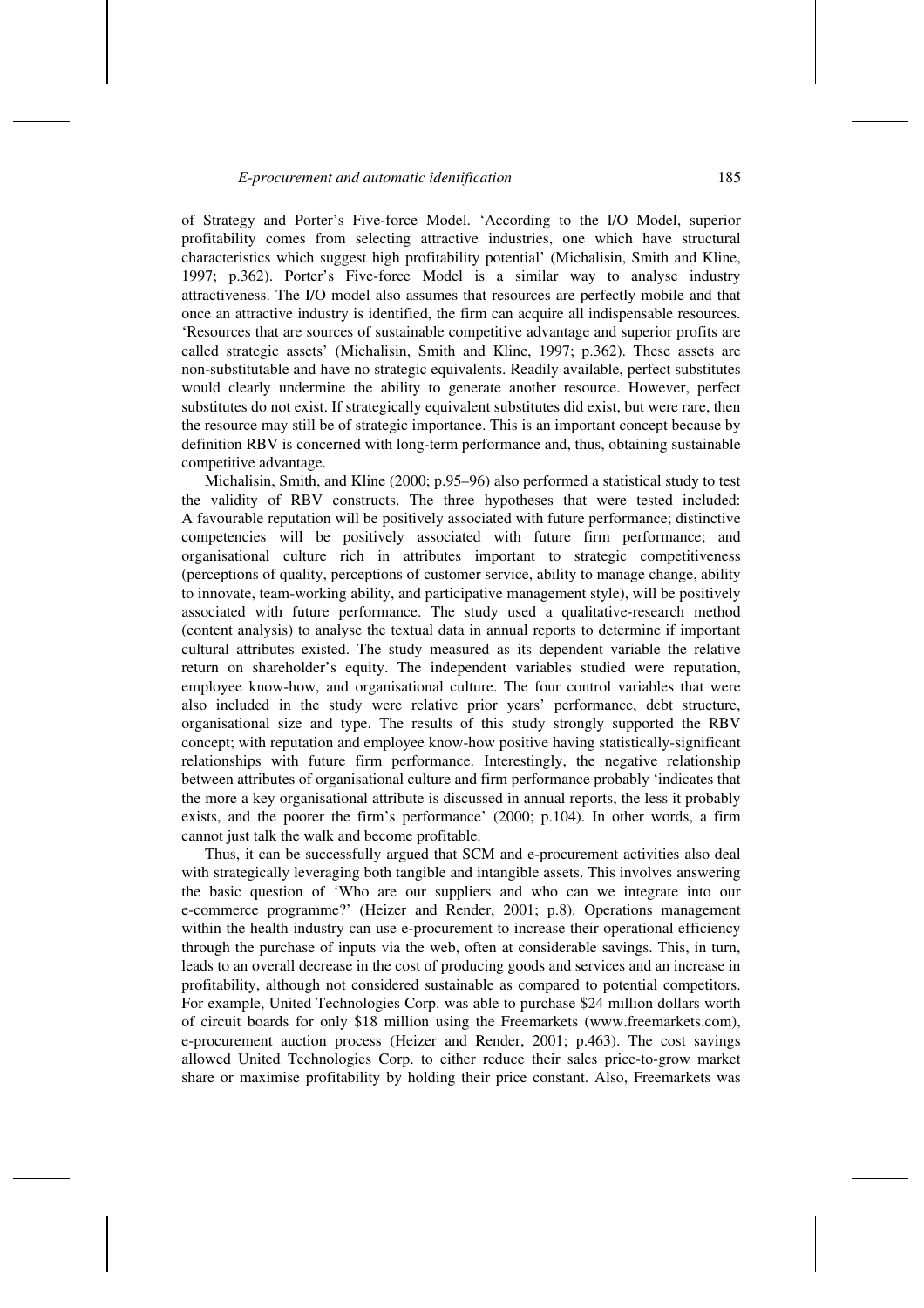able to deal with e-procurement problems associated with West Penn Allegheny Health System in Pittsburgh, PA, a large, integrated network of hospitals, multiple physician practice groups, and other ancillary businesses. Freemarkets worked with senior management to educate the clinical team regarding online outsourcing and system-wide supply management challenges. The results were dramatic, with \$40.2 million outsourced to date (2003), with an average savings of 17.8%, and 100% of users trained on Freemarkets QS. The products and service categories included reference labs services, forms and documents management, arthroscopy equipment, spinal implants, transcription services, and various logistical services.

#### **5 Strategic aspects of e-procurement**

An organisation musttake into account several key considerations before launching an e-procurement system. This is especially true for those who are focusing on operational management in a lean (cost sensitive) environment. According to Neef (2001), pl. join the next line here e-procurement and electronic B2B trade are due to a variety of reasons. Some of the major reasons for this growth include significant process savings from automation, compliance, and purchasing advantage as well as reduced costs that organisations can experience by conducting transactions electronically. Although these are the basic benefits associated with generic e-commerce strategies, a majority of these B2B transactions have focused on the purchase of indirect materials (especially office products, disposable medical equipment, and travel services). However, other types of supply chain-related purchases, including maintenance, repair, and operating and replacement parts, and direct material purchases, are becoming more important operational management considerations in e-procurement services.

In addition, several of other key considerations must be dealt with a firm's existing procurement strategies, such as the vendors, technology, suppliers, and total costs of ownership. Companies need to analyse their current procurement strategy before developing an e-procurement plan. They must understand what they do well and what must be improved. Failure to do so can lead to an e-procurement plan that does not maximise what they do effectively and does not correct what needs to be improved.

The choice of the software vendor is extremely important as well (Smith and Rupp, 2002a; 2002b; 2002c). Companies can often commit millions of dollars to develop their e-procurement programme. This trend results in a sizeable investment not only in the product, but the vendor as well. Companies will require other services from the vendor after the programme is initiated. It is important that these vendors sustain a long-term and open relationship. Other aspects of the vendor to be considered are quality of staff, location, and whether they will provide sufficient training programmes.

The type of technology to be used is also a consideration. Does the vendor develop the software or is it from a third party? A vendor that develops their own software can customise it to the specific needs of the company. Third party software may not be done so easily. Companies must also assess the technologies ease of use. Is it complicated or relatively easy? Will extensive training be necessary before the programme can be rolled out? These items can add cost and time to the project. The location of the support team for the software is an issue as well. Is the support team based domestically or internationally? Office hours that are not the same as yours or time zone differences will affect the timely correction of a problem.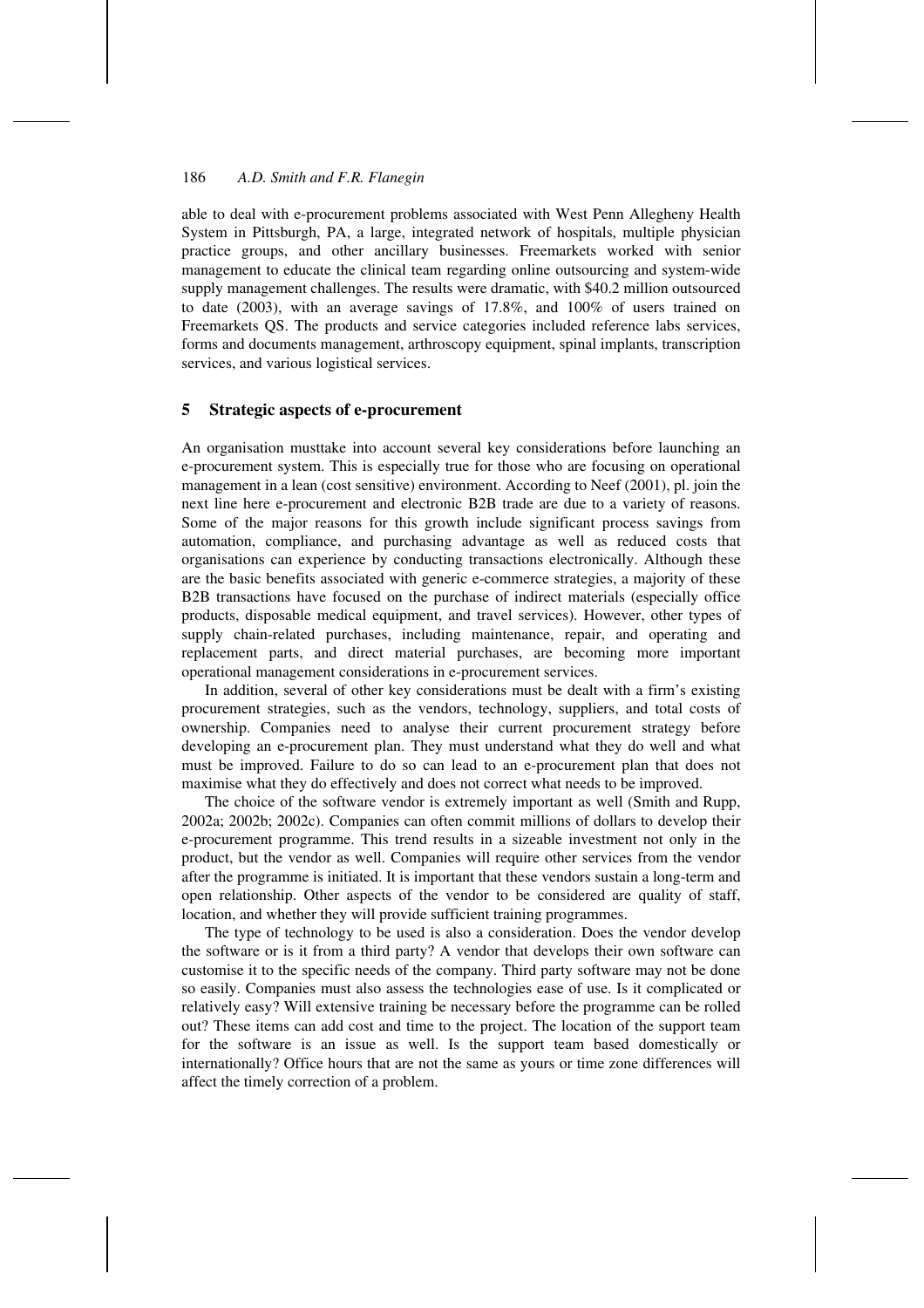Supplier integration issues must also be addressed. Suppliers must be capable and ready for e-procurement. Those that are not prepared will not be able to participate. Moreover, those companies may be your most important suppliers.The ones that are ready must be able to use your technology and software. There must be ease of use for both the buyer and supplier; otherwise, the cost benefits projected may not be realised. In some instances, the changes that are necessary for both to use the system will ultimately increase costs rather than decrease them. In addition, a decision must be made as to who will manage the products and services' databases. Will your firm as the buyer establish a catalogue of products/services needs or will you use the suppliers' catalogue? Questions such as these must be addressed in order to realise a successful e-procurement programme. An important consideration is the total cost of the programme. There will be upfront costs for the programmes. Software, consulting, and integration costs are very expensive, as many firms found concerning Y2K upgrades. There are also ongoing costs such as fees for user licences, service fees and maintenance and support. The cost savings must offset the total costs of the e-procurement programme.

## **6 Online reverse auctioning**

Many organisations are utilising online reverse auctions to receive 'true market' pricing for their goods and services. An online reverse auction is very similar to the well-known auctions conducted on e-Bay, except almost exclusively designed for the B2B marketplace. However, instead of bidders placing bids in upward increments for good, sellers are placing downward bids for the right to provide a good or service to the buyer. In its infancy, companies were utilising online reverse auctions for commodity-type purchases. For instance, a local municipality would present a specification to suppliers for their annual rock salt needs and conducted an auction based upon such specification. Currently, many companies are expanding the portfolio of products they are bidding through online reverse auctions (Smith and Offodile, 2002). Companies are realising thathad they been able to develop a discrete specification for a good, and even a service, they could very well conduct an online reverse auction. The main determinants to a successful event are clearly defined specifications, competitive supply bases that are willing to compete for business, a keen understanding of the specific market dynamics, and existing relationships with suppliers. With a good understanding of these factors, a company can make an informed decision to determine if a bid makes sense to conduct through reverse auctioning.

There are many advantages to utilising online reverse auctions as a tool in a company's e-procurement strategy. The first and foremost advantage, and one that always gets the most attention of executive management, is reduction in the cost of goods. With tremendous success frequently documented, most CEOs are quick to connect online auctioning to improve performance ratios. To understand the impact online reverse auctioning can have, please refer to Example 1, which demonstrates the relationship between cost savings and profits. The example demonstrates how a dollar saved is worth more than an additional dollar of revenue (please see Table 2).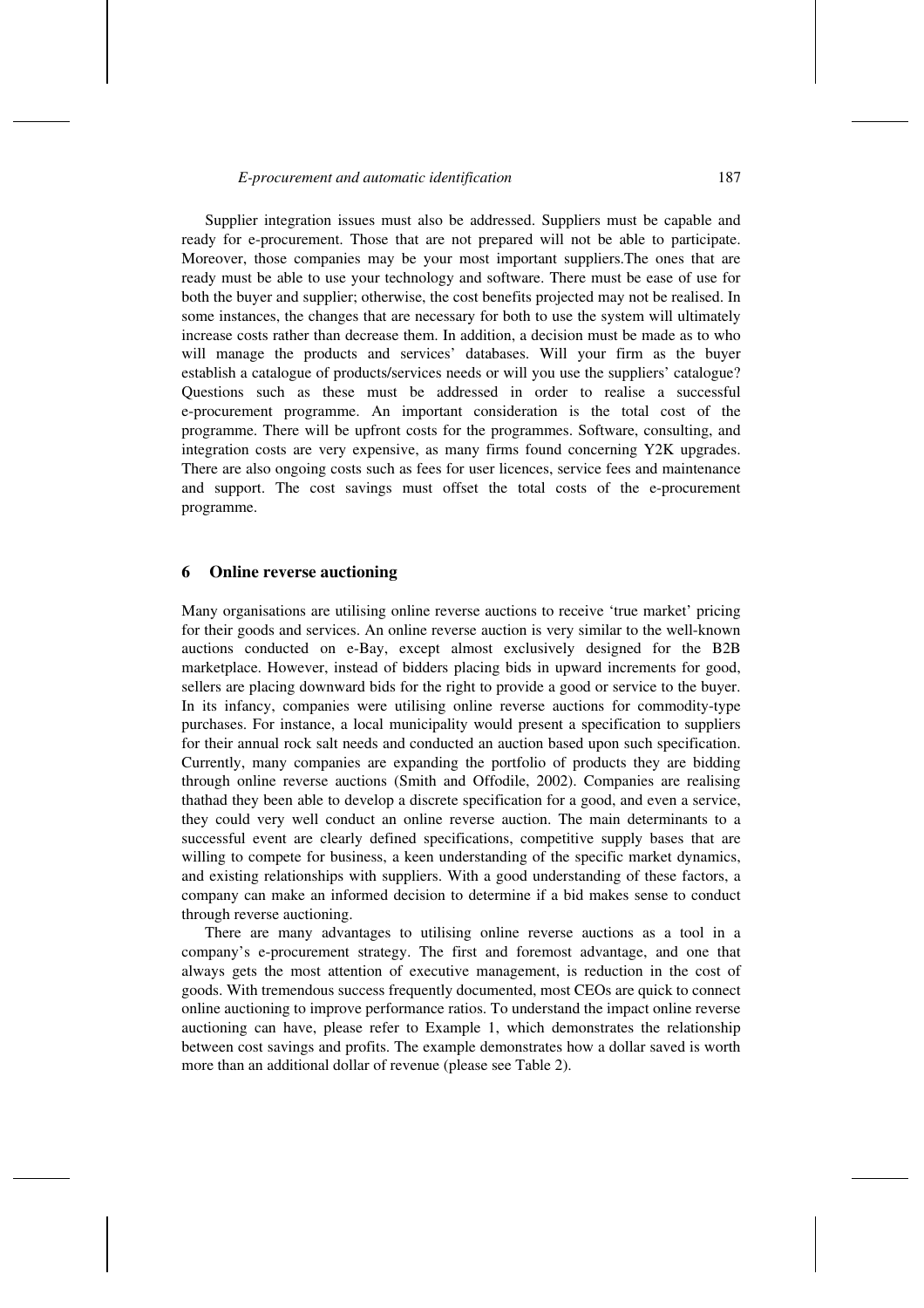| Table 2 | An example of aggressive outsourcing using PNCs sourcing results as of late 2001 |  |  |
|---------|----------------------------------------------------------------------------------|--|--|
|         |                                                                                  |  |  |

| Aggressive Sourcing's Contribution to PNC's Bottom Line in millions |        |                                            |        |  |  |  |  |
|---------------------------------------------------------------------|--------|--------------------------------------------|--------|--|--|--|--|
| PNC's 30 Results                                                    |        | Aggressive Sourcing Results as of 10/31/01 |        |  |  |  |  |
| 30 2001 Total Revenue                                               | 1.353  | Aggressive Sourcing's Contribution         | 43     |  |  |  |  |
| 30 2001 Net Income                                                  | 298    | Aggressive Sourcing's Achieved Savings     | 9.44   |  |  |  |  |
| Profit Margin                                                       | 22.03% |                                            | 22.03% |  |  |  |  |
|                                                                     |        | Contribution/Employee                      | 2.38   |  |  |  |  |

Note: *Bottom Line*: In order for PNC to increase it's Net Income by \$ 9,44,000, or the saving achieved by Aggressive Sourcing, the corporation would have to increase revenue by \$ 43,000,000 (307.44/1396 = 22.03%) i.e., \$1 obtained through cost savings is equal to \$ 4.55 gained through increased revenue

Secondly, online reverse auctions are able to increase the number of bids received for a product through technology. In the old days of paper bids, it was incredibly inefficient for purchasing professionals to obtain multiple bids from multiple bidders and then analysze the bids to determine the optimum solution. With the use of online auctioning, the cycle time is compressed to hours versus days or weeks. This allows purchasing to get involved with more projects than ever before.

Lastly, online auctions create a standard format for suppliers to submit bids. Once a supplier is formally trained on the software, they can easily participate in auctions. In addition, purchasing personnel can republish previous events so that they are not recreating an auction each time they identify a particular product. On the 'flip side,' organisations need to be aware of disadvantages and/or concerns. Online auctioning is not the means to an end. It is one part of a sound e-procurement strategy. It is still imperative that due diligence is done through in developing specifications and identifying qualified suppliers. If an unqualified supplier is invited to participate in an event, specifying how value will be achieved, and in fact how money may be lost are needed. If the supplier cannot be implemented and a company needs to go back to the incumbent, due diligence is required on all parties. Another concern organisations should be aware of is that they do not strain relationships with their strategic partners. It is very easy to look short-sided at the per piece-price reduction and not consider other values that partners may bring to the table. Online auctions should be used in a company's procurement strategy but they should not represent the only avenue for their competitive bids. By following a structured sourcing process, they will capture the benefits of auctioning and assuring they are doing the right thing for their long-term viability.

## **7 EDI considerations**

In terms of direct B2B communications, EDI coupled with appropriate AIDC-related technologies can create an exclusive online channel among suppliers and/or manufacturers and buyers, and refers to the electronic exchange of standardised business documents (Smith and Offodile, 2002; Hart and Saunders, 1997; Bergeron and Balin, 1999; Rauner and Heidenberger, 2002). EDI and AIDC-related technologies provide up-to-date information and allow the supplier and buyer to conduct transactions, such as billing, ordering, and invoicing through secure telephone lines using standardised electronic documents. EDI provides companies with many distinct advantages in terms of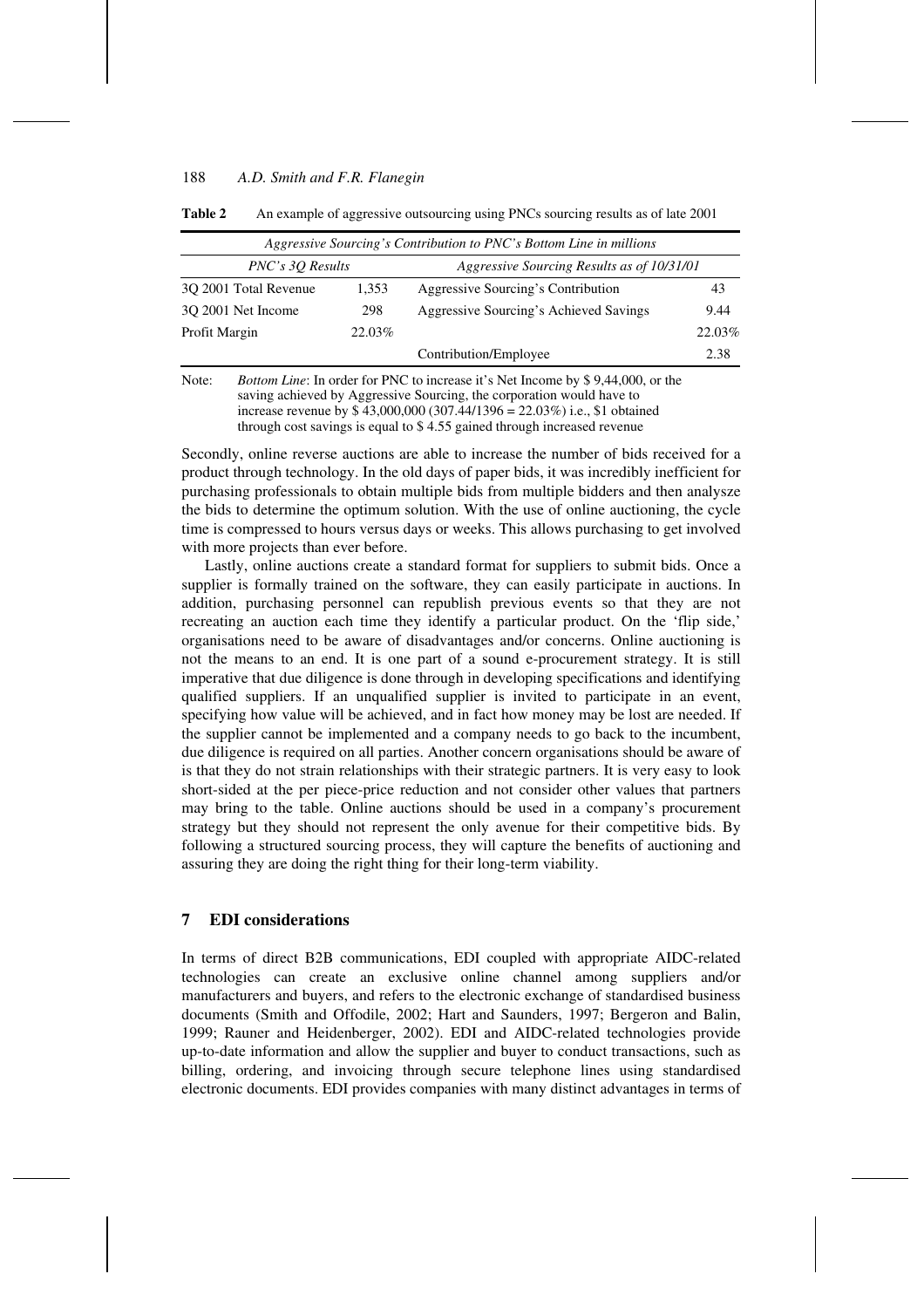faster order processing speed with fewer errors, improved information sharing, and fewer mistakes as well as cost reduction in inventory, labour, and paperwork (Wang Eric. and Seidmann, 1995; Mukhopadhyay, Kekre and Kalathur, 1995). Thus, buyers have a strong motivation to persuade their suppliers and/or manufacturers to adopt EDI systems to maintain integration of their supply chains.

However, similar to the pressures brought to bear concerning ERP systems implementation, the actual implementation of EDI and/or AIDC-related technologies requires manufacturers and/or suppliers to incur relatively large asset-specific investments. The typical cost and associated value of EDI and/or AIDC-related implementations are frequently too high for small to medium-size suppliers. In addition, the investment may be specific to one supplier/manufacturer since most EDI applications lack standards. AIDC-related implementations are governed by membership organisations such as the UCC (Uniform Code Council) and discipline specific associations, such as AIMIGLOBAL and the Smart Card Alliance. EDI, as with other IT applications, may be customised only for one specific buyer and supplier/manufacturer relationship and its value is dramatically reduced if it is used for another relationship (Smith and Offodile, 2002; Williamson, 1975). Although many suppliers/manufacturers may hesitate to adopt EDI and/or AIDC-related technologies in the creation and performance of technical and innovative projects, their decisions should be based on the comparison between the risk of asset specific investment and incentives derived from it (Subramani and Walden, 2000). In addition, such technology adoptions may be governed by theoretical considerations (Cooper and Zmud, 1990; Gallivan, 2001; Orlikowski and Yates, 1994; Rosenburg, 2003; Hsieh, Tan and Lin, 2003). This situation is amplified with the advent of web-enabled suppliers and customers interacting through the seemingly transparent supply chain (Prescott and Conger, 1995; Swink, 1999; 2000).

## **8 Global supply base**

In the article 'Beyond the Information Revolution', Drucker (1999) stated that the

"Truly revolutionary impact of the Information Revolution is just beginning to be felt. It is something that practically no one foresaw or talked about ten or fifteen years ago: *e-commerce*, that is, the explosive emergence of the internet as a major, perhaps eventually the major, worldwide distribution channel for goods, for services, and, surprisingly, for managerial and professional jobs. This is profoundly changing economies, markets, and industry structures; products and services and their flow; consumer segmentation, consumer values, and consumer behaviour; jobs and labour markets. But the impact may be even greater on societies and politics and, above all; on the way we see the world and ourselves in it" (p. 47).

Throughout the article, Drucker compares e-commerce to the Industrial Revolution of the past. He is trying to equate e-commerce to inventions of yesterday, such as the railroad, which had a tremendous impact on our nation's economy at that time. 'In the mental geography of e-commerce, distance has been eliminated. There is only one economy and only one market. The competition is not local anymore. It knows no boundaries' (Drucker, 1999; p.50). Due to the advent of technology, more specifically the e-commerce/e-procurement, the ends at which a firm can acquire raw materials, goods, and services are boundless.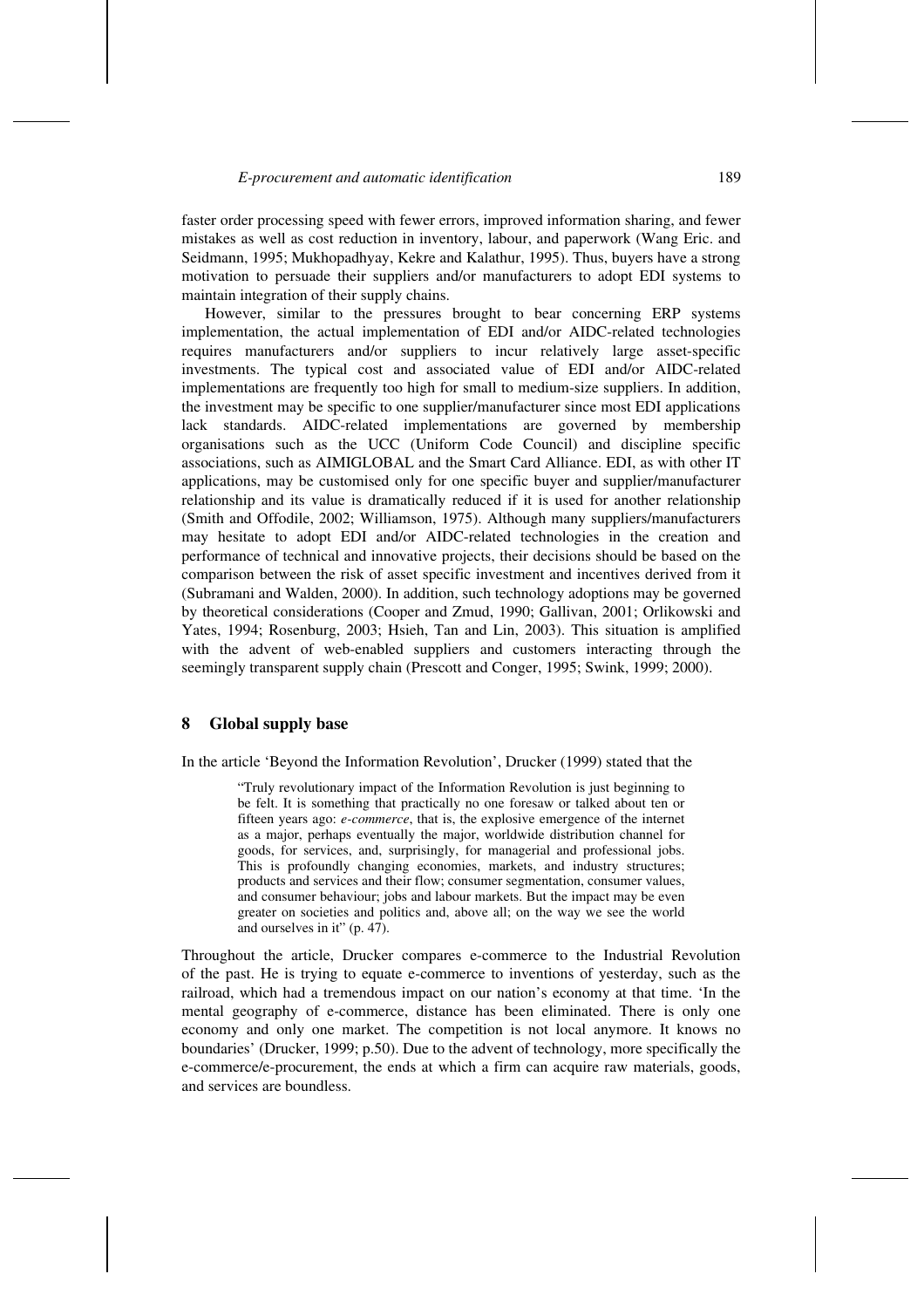Taking the following scenario as an example, a firm during the e-procurement process identifies a potential seller of a good, or service that is instrumental in the manufacturing of their product, and the supplier is selling the item(s) cheaper and in bulk. If typical management interested in only standard cost variants were in the supply chain manager's position, then they would only be interested in purchasing the cheaper raw materials, goods, and services from the new supplier. In this struggle to find the biggest impact to increase the profit margin, where do firms turn to find raw materials, products, and services? Where can companies identify suppliers that can help the bottomline the most? The answer to these questions is rather a simple one. Establishing supply chain in a global environment with multiple criteria is the answer.

E-procurement has opened up a world of potential new suppliers and markets that can be identified through the internet. Purchases and order releases are communicated over the internet or to 'approved' online vendor catalogues. The internet is available 24 hours a day, anywhere in the world, enabling convenient transactions for those concerned. All of these factors help establish a more active, worldwide economy. There is no clear delineation of one national economy from another. One of the reasons behind this was the liberalisation of trade policies by governments all over the world. An example of this would be the North American Free Trade Agreement (NAFTA). This was a more localised phenomenon, but still allowed and stimulated more trade between the countries of North America. Agreements such as NAFTA will further strengthen the globalisation of the supply base. This is a great opportunity for an organisation to stay viable. Instead of only being a supplier to a particular region, a firm has limitless access to potential buyers throughout the world. 'E-commerce is a new distribution channel. New distribution channels change who the customers are, how and what they buy. In addition, they change consumer behaviour, savings patterns, and industry structure. In short, they have the potential to change the entire economy. This is occurring now in USA, the developed countries, and the developing countries of the world' (Drucker, 1999; p.52).

Development of a successful strategic plan for SCM/e-procurement requires innovative planning and careful research. Supply chains in the global environment must be characterised by the following: Flexible enough to react to sudden changes in parts availability, distribution or shipping channels, import duties, and currency rates; able to use the latest computer and transmission technologies to manage the shipment of parts in and finished products out; and staffed with local specialists to handle duties, trade, freight, customs, and political issues (Heizer and Render, 2001). All of these criteria are set to reach one sole purpose, which is to deal with global suppliers that provide the lowest cost and the highest quality. Allied Heath Care and its management are not immune to these processes, although fairly resistant. As stated earlier, the adoption of an e-procurement process has dramatically altered the global sourcing environment. Taking on a global endeavour requires a long-term investment, a sharing of ideas and processes, and a constant assessment of the activities, and occurring in and around regions of the world. In order to successfully assess the global environment, a supply manager must succeed in finding answers to the following questions: How do you source differently than your competitors; how do you identify the opportunities and the trends; how do you locate the appropriate source; how do you certify the appropriate suppliers and manufacturers; how do you execute your plan; and how do you ensure smooth flow of merchandise and quality (Yuva, 2002)? Healthcare management professions must actively seek answers to these questions on a continuous basis if they are to accurately assess the impact of the global environment on e-procurement activities.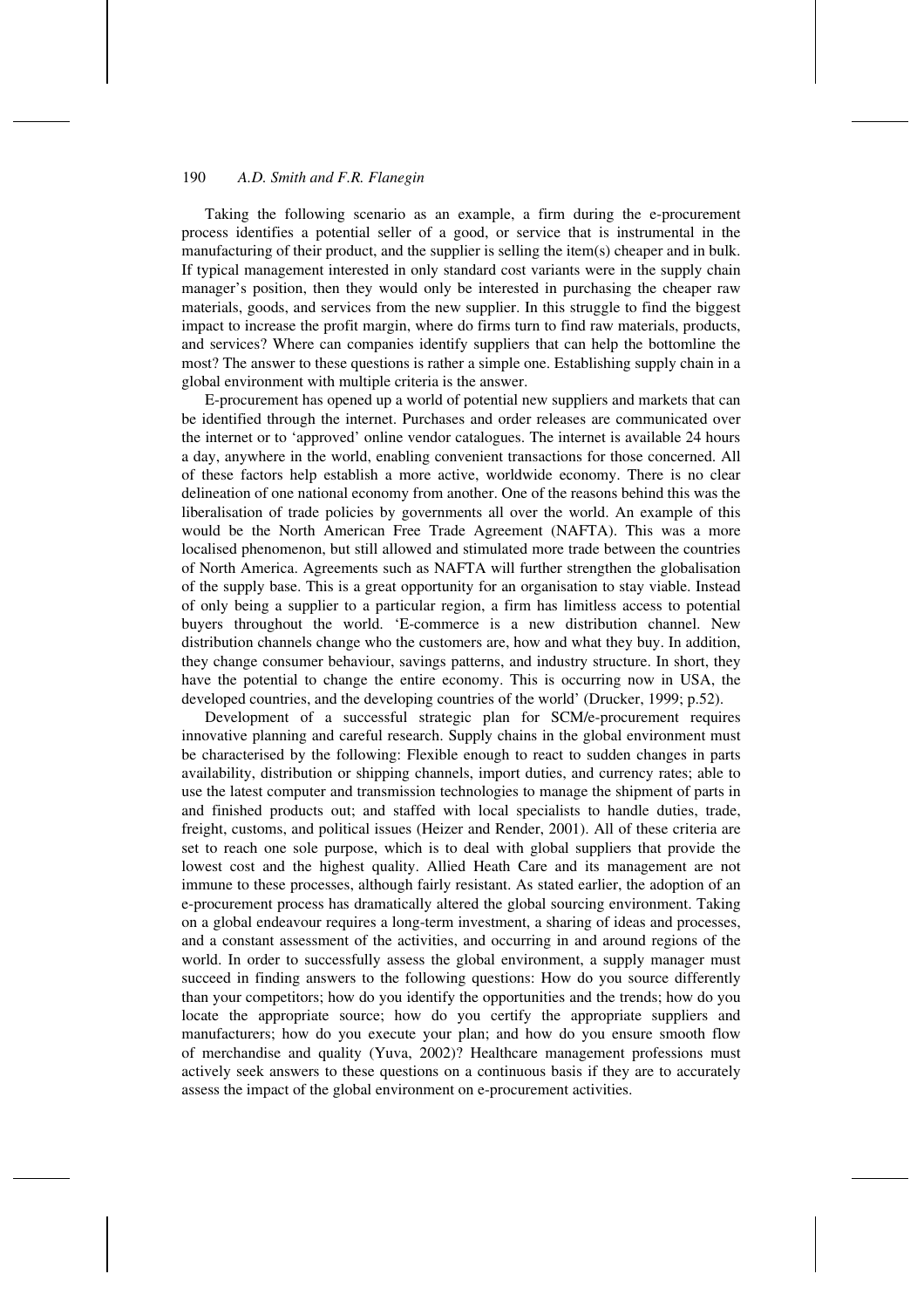After assessment of the global environment has occurred, a firm must realise what it is trying to accomplish on the global scale and what will be the priorities. The following are some basic guidelines that a firm can follow to achieve success: Buying power, price, consistency of product, and administrative simplicity (Duffy, 2000).

## **9 Advantages of e-procurement**

E-procurement gives the promise to lower the costs of goods and/or services purchased, lower inventory levels, shortens lead times, and improves communications. The advantages of e-procurement can be broken down into the benefits that it creates for operations, finance, and purchasing. The organisational chart that follows will provide a summary of these advantages of e-procurementthat are illustrated in Figure 3.





The operational advantages of e-procurement are based on the need of managers to overcome the challenges of cycle times and high costs frequently found in the healthcare field. Hence, 'E-procurement offers the greatest opportunity for companies to improve processes, reduce costs, and increase productivity across the supply chain' (Duffy, 2000; p.3). Two of the major advantages are efficiency and effectiveness. Lowering of procurement costs, reduced unauthorised buying, and faster cycle times are the most recognised benefits of efficiency. Hence, effectiveness may be realised through higher quality purchasing decisions and increased control over the supply chain. The advantages of e-procurement for the operations side of a business are vast and partly immeasurable.

The benefits of e-procurement for the purchasing and marketing functions of a company are also numerous. E-procurement solutions have focused on reducing costs with spending controls, automation of spending, and consolidation of purchases toward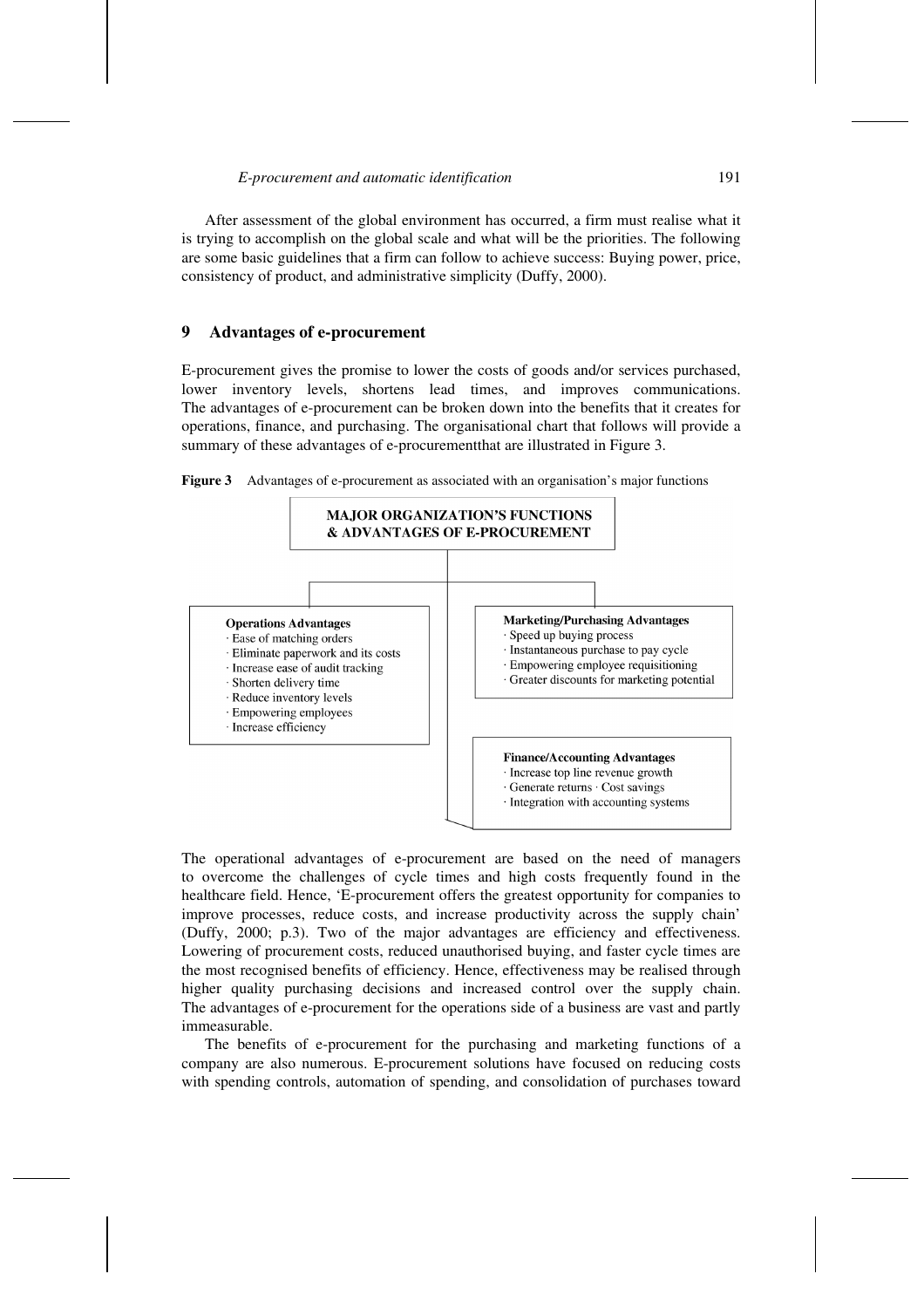preferred suppliers. It also expedites the buying process, with the goal being to make the entire purchase-to-pay cycle almost immediate. E-procurement allows a company to gain visibility into what the business buys and from whom. This benefit will enhance the marketing and sales promotion of any business. Once a company gets a handle on this system, sales professionals will use this to leverage spending power and negotiate better deals.

E-procurement not only reduces the burden on operations, marketing and purchasing, but can also benefit the finance side of a company. It can create opportunities for increasing top-line revenue growth by leveraging the expertise of the company's knowledge workers. In addition, procurement solutions can help companies generate returns by transforming the trading environment from an adversarial relationship to an environment in which buyer, sellers, and managers can actively communicate preferences, requirements, and costs with the finance department.

Shortened delivery times, reduced inventory levels, instantaneous purchase-to-pay cycles, and cost savings are just part of the growing list of advantages for e-procurement. With the implementation of new AIDC-related technology and by choosing the right e-procurement strategy, the headaches of healthcare management can be greatly reduced. As e-procurement expands to automate other business processes, they will inevitably lead to the procurement of direct goods and/or services. As a result, companies can drive greater efficiencies and savings in all their purchasing and ultimately provide greater value for its customers.

# **10 Challenges and solutions**

#### *10.1 Further research and difficulties in implementation of e-procurement*

Although e-procurement has the potential to provide many benefits for companies, further efficiencies need to be employed by operations, marketing, and finance to make the company sustain a competitive advantage through their supply chain management (Figure 3). The basic research proposition that needs to be tested through empirically-based studies is how the growth of e-procurement hierarchies is triggered through a detailed cost-benefit analysis at the enterprise level. The cost of extending private networks to trading partners encourages linkages when a suitable volume of transactions is expected to occur. Therefore, the agents in the medical industry that control network applications will be prompted to add new types of transactions based on the dedicated capacity to each trading partner. Unfortunately, medical data networks are usually proprietary in nature and often fragmented in terms of its connectivity. This generates a situation of electronic hierarchies that actually creates barriers to communication that discourages B2C exchanges. Much research is needed if a scholarly attempt on medical supply chain management and e-procurement activities is to be successful, where trading relationships can economically be supported by network-based transactions.

The previously discussed factors of trust, degree of automation, EDI considerations, online reverse auctioning, and global-trading networks are all agents that promote change within the medical e-procurement field. For example, a poll of 50 global firms, US Express and Accenture found that the use of paper-based procurement is expected to fall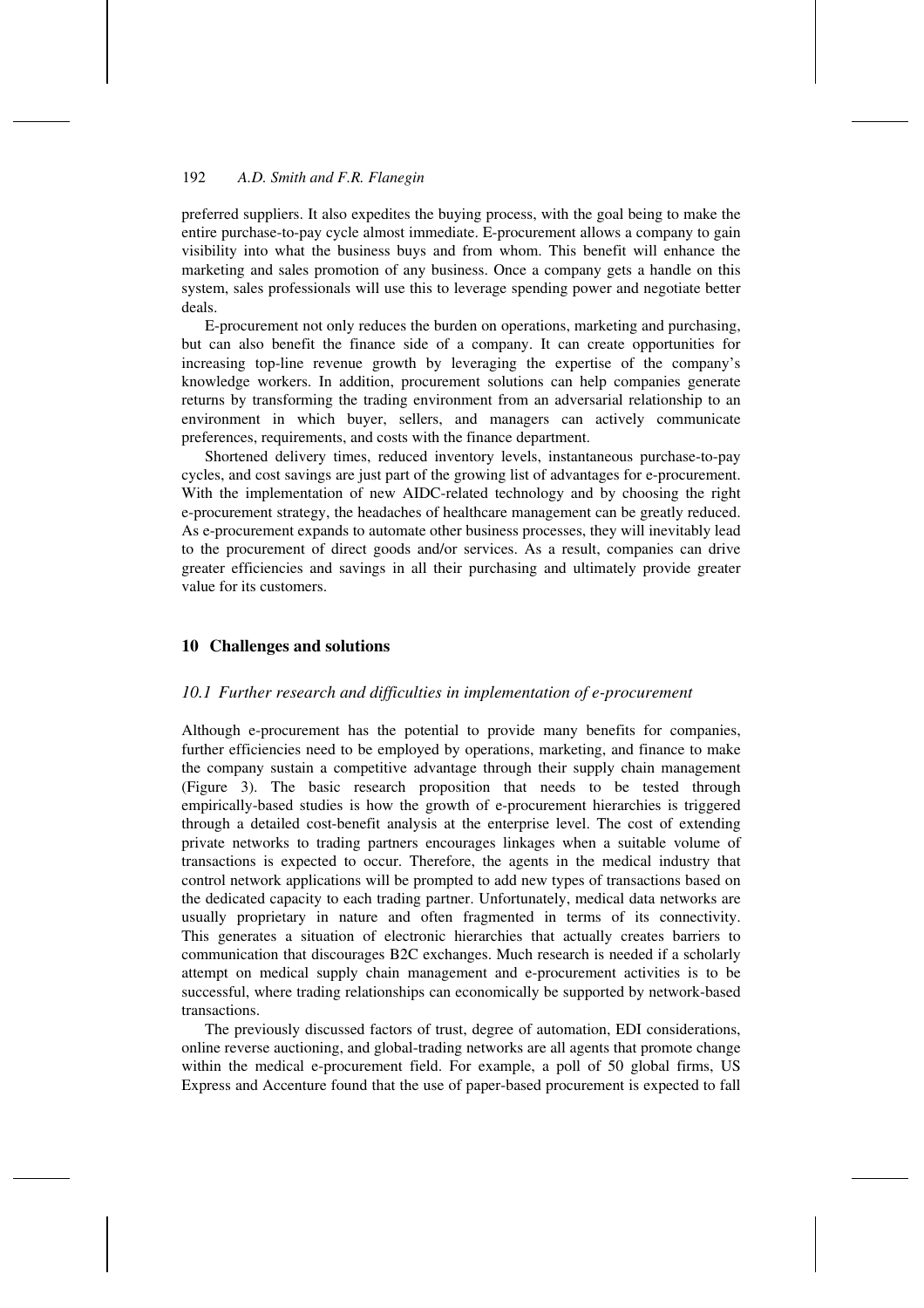by 11% in 2003, but will remain the dominant purchasing method<sup>3</sup>. Why has e-procurement not been successfully adopted by more firms more quickly? Probably, the major obstacles of e-procurement include difficulties in implementation of e-procurement lack of security and trust and resistance to change from employees and/or management. The constructs need to be tested in an empirical fashion.

One of the major problems firms have faced is derived from the incorrect way of implementing e-procurement procedures into their operations functions. Many companies leaped into e-procurement too hastily without enough experience and research in the field. E-procurement is a fairly new concept in the medical field and knowing how to correctly implement the system is important key to success. Implementation problems arise from both the buyer and suppliers sides. Problems such as adoption of new procedures, integration of new and current software systems and perceived risks by employees and management have proven to be barriers to adoption.

E-procurement should be seen as an integral part of the business. It is not just an IT function or add-on, but a business function; it is a part of the whole SCM regime. All departments and disciplines of a company need to be involved in the adoption of an e-procurement system. Each department must identify its needs and describe its contributions to the programme. The specific needs and processes of multiple departments have to be mapped, understood, and integrated into the overall strategy for the operation of an effective procurement function (Atherson, 2002).

A company must decide what items to purchase through e-procurement. Currently, many companies are purchasing mainly indirect strategic goods. These are non-production items, such as MRO (maintenance, repair and office) items (Leaversuch, 2002). A direct strategic good is used for the direct production of finished goods. By deciding what is actually going to be purchased through e-procurementtransition becomes easier. A decision whether to stay with current suppliers or engage in new suppliers is something that must be determined. The buyer-supplier relationship is vital for the success of any procurement system. A supplier has to be able to meet all the needs of the buyer. It has to be open to suggestions and should have the capabilities to take the company into the future.

There has been much data generated from other firms that have implemented e-procurement systems. Companies can examine the firms that have been successful in cutting costs and at the same time remained effective and efficient in supply chain management through e-procurement.

## **11 Lack of security and trust**

As with any e-commerce function, e-procurement poses the dilemma of security. Companies have concerns with: Who has access to their data, how the data is stored and what are the overall confidentiality issues? Companies are frequently worried that 'trade secrets' may be revealed because other users may be able to see the products they purchased, when they are purchased, and the quantity purchased. A well-defined contract from both buyer and supplier should describe the terms and conditions of all purchasing procedures. The buyer needs to have information on who accesses the information, how it is being used, and the steps taken when problems arise. There are also companies offering security solutions through software programmes. Ingrian Networks, a Redwood City,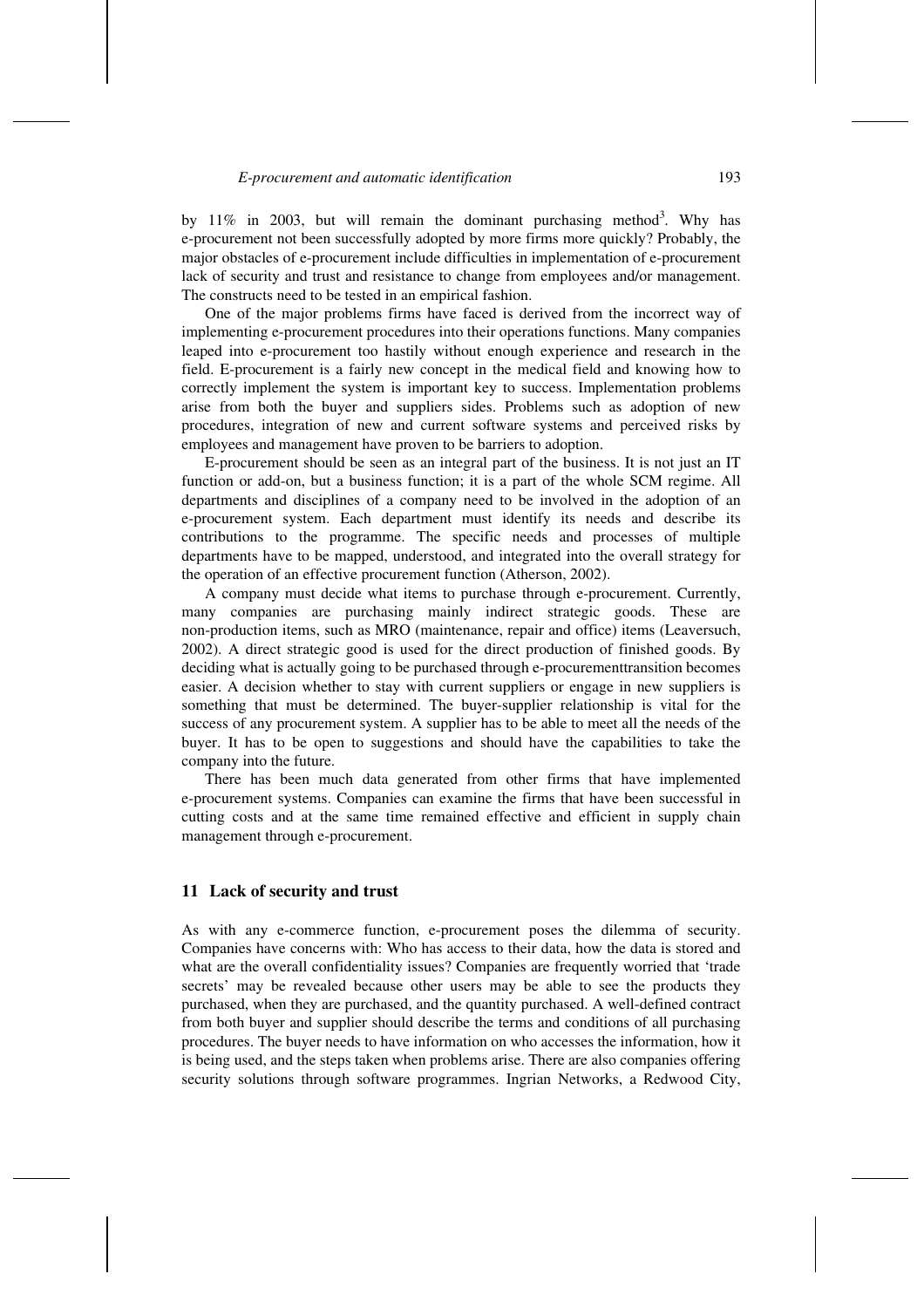CA-based network company, offers e-transaction privacy enabling businesses to protect their applications and data. It is a patent-pending software system integrated into a family of secure transaction platforms<sup>4</sup>. Whole Security Inc. just launched a network security system in April 7, 2003. Its focus is to prevent remote access trojans, or software-based eavesdropping, during e-commerce transactions (Messmer, 2003). Although these applications are costly, they may decrease the insecurities companies feel about the potential fraud of e-procurement.

## **12 Resistance to change from employees and management**

Since the benefits of e-procurement may not fully materialise in typical budget cycles, it is difficult for some employees and managers to adopt the new system. The benefits of decreased costs and increased productivity may only be apparent to top management. Middle management and some employees view it as learning new software systems, altering work processes, and changing supplier relationships. Thus, getting an organisation to change is no easy task. However, good communication and education is an important starting point. Change management can be accomplished by stressing the benefits of e-procurement to employees and management; forming project teams to help with collaboration; enabling people to work the way they used to; teaching the correct use of new software; and using consulting firms to facilitate the transition. Companies rushed to implement e-procurement and uncovered many weaknesses and hindrances. The coordinated efforts of everyone in the firm will help a company accomplish its goal of competitive advantage through its SCM system.

## **13 General conclusions and implications**

SCM is one of the major strategic decisions made in operations management within the healthcare environment. It is one of the most important decisions because inventory accounts for as much as 40% of some companies' assets (Heizer and Render, 2001; Rauner and Heidenberger, 2002). The main goal is to operate effectively and efficiently while maintaining a low-cost strategy. E-procurement is proving to be a way to accomplish this goal. E-procurement is obtaining materials via the internet or through online catalogues. Not only does it eliminate a costly 'middleman,' it also improves communication and decreases lead times. Although there are obstacles such as existing procurement processes, employee resistance, and changing supplier relations, proper management can help overcome these problems. Through well-organised strategic plans, strong buyer-vendor relationships, proper implementation, online auctioning, and globalisation of supply base, e-procurement can promote the reduced costs and increased productivity a firm strives to achieve. As multinational companies are continually expanding and globalisation is affecting both the service and manufacturing sectors, firms have to find ways to stay competitive. Although suppliers should experience a myriad of benefits (such as expanded sales, reduced operating/inventory costs, and improved operational efficiency), many problems may initially plague firms due to systematic/application problems, cost concerns, security risks, and change/crisis management. However, from a strategic viewpoint, e-procurement can be the key that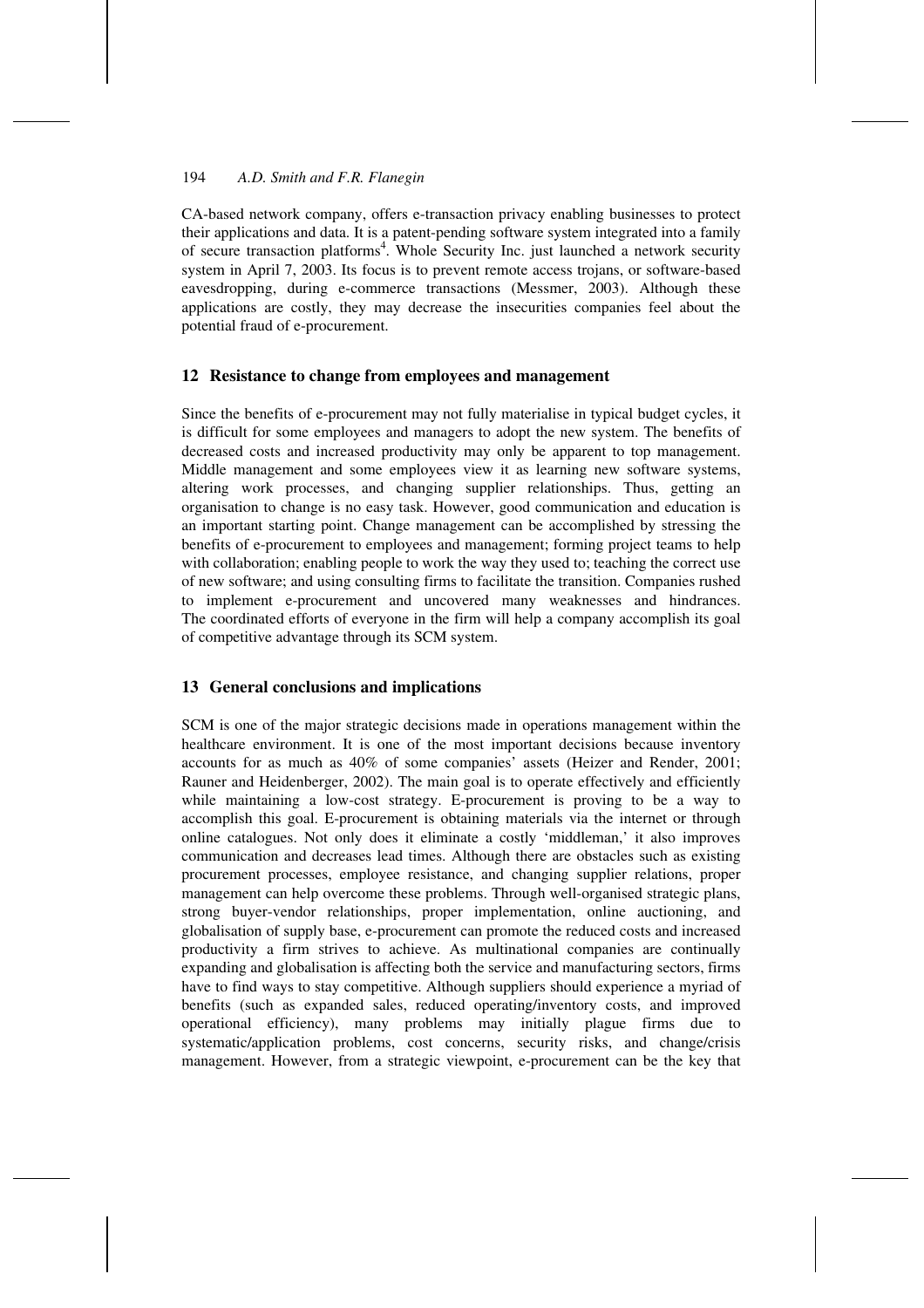makes a firm sustain a competitive advantage now and throughout the future in supply-chain management.

Healthcare e-procurement is grounded in the strategic leveraging of AIDC-related technologies. For example, the Health Industry Business Communications Council (HIBCC) is promoting bar-code provider applications and supplier labelling standards for the health industry. Standards produced by this organisation allow providers to employ bar-code technology to create a hospital-wide system that connects numerous departments and functions relating to patient care. This obviously reduces the likelihood of error. Hence, pen-based computers could disappear, leaving smaller and more powerful devices to take the place on clumpy and bulky machines, such as handhelds and portable machines. When third-generation wireless services are pervasive, it may be possible to have a big-screen tablet with a low-power processor. This may be possible in the near future, perhaps in three-to-five years. Thus, IT departments will need to take competitive advantage of the new 3-G technology to support portable thin-client computing. For example, Microsoft is currently supporting a pen tablet as the platform of choice (Turek, 2001). Costs on uniquely designed bar-code and RFID systems are constantly falling (Becker, 2001; Bedell, 2002; Cooper-Jones and Macklin, 2002). Regardless of the benefits of healthcare e-procurement activities, they still must demonstrate to its users that it is safe and secure.

In general, security in concern information systems, especially legacy systems may be more vulnerable to various computer crimes. This has become a vital issue since the September 11, 2001 tragedy. The leap in computing power may create a big gap between businesses equipped with the latest technologies and those who are not so equipped in executing automatic data collection and data capture technologies (Shin, Foust and Anders, 2003; Nylander *et al.*, 2002; Attaran and Attaran, 2002). Those businesses that lag behind will be extremely vulnerable to attacks such as data tempering and viruses – which in the healthcare industry would be crippling. Since computers systems and their associate e-procurement and ERP systems, such as SAP and Oracle, are especially sensitive to changes in the environment, it is entirely possible for hackers/crackers to disable or damage systems not just through software but also through magnetic disturbances and heating of the environment associated with the healthcare industry. Prevention will be ever more counted upon as a major role of any IT department, especially the applied health fields and any industry that utilises sensitive and personal databases. In addition, prevention against inadvertent damage to systems might be also required. Hence, multiple layers of security measures, such as tougher access control and new encryption schemes, may be needed to guard against computer criminals than ever before. In addition to criminal tampering, non-criminal damages in the AIDC loop may result in tremendous obstacles as well.

#### **References**

- Atherson, M. (2002) 'The measured approach to e-procurement', *Supply Management*, September 19, Vol. 7, No. 19, pp.34–37.
- Attaran, M. and Attaran, S. (2002) 'Catch the wave of e-procurement', *Industrial Management*, May/June, Vol. 44, No. 3, pp.16–21.
- Becker, C. (2001) 'Bellying, slowly, up to the bar code', *Modern Healthcare*, Vol. 31, No. 42, pp.16–17.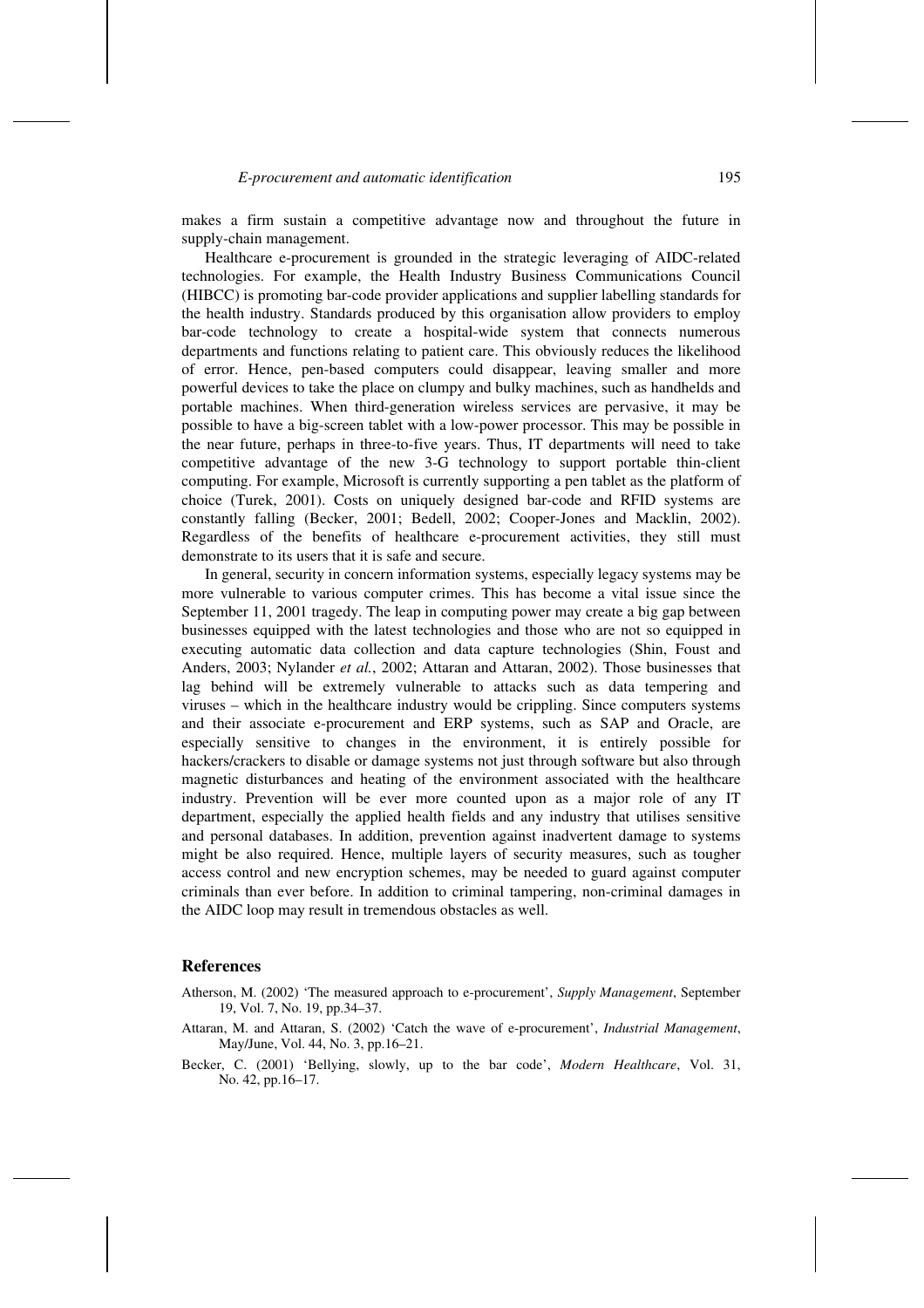Becker, C. (2001) 'Using bar codes could lower costs', *Modern Healthcare*, Vol. 31, No. 23, p.16.

- Bedell, D. (2002) 'Solving the headaches of e-procurement', *Corporate Finance*, May, Vol. 210, pp.24–27.
- Bergeron, B.P. and Balin, M.T. (1999) 'Medical information technology: a vehicle for change', *International Journal of Healthcare Technology and Management*, Vol. 1, No.1/2.
- Cooper, R.B. and Zmud, R.W. (1990) 'Information technology implementation research: a technological diffusion approach', *Management Science*, Vol. 36, pp.123–139.
- Cooper-Jones, T. and Macklin, C. (2002) 'Buy by wire', *Financial Management*, April, pp.28–29.
- Croom, S. (2001) 'Restructuring supply chains through information channel innovation', *International Journal of Operations and Production Management*, Vol. 21, No. 4, pp.504–512.
- Data summaries (2002) 'E-commerce Times', Online, www.EcommerceTimes.com, February 13.
- Drucker, P.F. (1999) 'Beyond the information revolution', *The Atlantic Monthly*, October, pp.47–57.
- Duffy, R.J. (2000) 'The future of purchasing and supply: reaching around the globe', *Purchasing Today*, April, pp.43–50.
- Gallivan, M.J. (2001) 'Organizational adoption and assimilation of complex technological innovations: development and application of a new framework', *Database for Advances in Information Systems*, Summer, Vol. 32, No. 3, pp.51–85.
- Goldstein, D.E. (2000) 'Medical e-procurement–navigating in a B2B market', *Health Management Technology*, August, Vol. 21, No. 8, pp.30–31.
- Hart, P. and Saunders, C. (1997) 'Power and trust: critical factors in the adoption and use of electronic data interchange', *Organization Science*, January/February, Vol. 8, No. 1, p.23–42.
- Heizer, J. and Render, B. (2001) *Principles of Operations Management*, *Fourth Edition*, Upper Saddle River, Prentice Hall, NJ.
- Hills, V. (2001) 'Zebra technologies recognized as GM compliance certification', *PR Newswire*, January 25.
- Hsieh, P-J., Tan, B. and Lin, C. (2003) 'An integration approach to determine hospital outpatient staffing needs', *International Journal of Healthcare Technology and Management*, Vol. 5, No. 1/2, pp.96–122.
- Kern-Rugile, J. (1998) 'Stick a bar code on it', *University Business*, June, Vol. 215, pp.54–55.
- Leaversuch, R. (2002) 'Buying online processors ask: 'What's in it for me?', *Plastics Technology*, May, Vol. 48, No. 5, pp.50–57.
- Messmer, E. (2003) 'Security start-up to block Trojans', *Network World*, April 7, Vol. 20, No. 14, pp.12–13.
- Michalisin, M.D., Kline, D.M. and Smith, R.F. (2000) 'Intangible strategic assets and firm performance: a multi-industry study of the resource-based view', *Journal of Business Strategy*, Vol. 17, No. 2, pp.91–117.
- Michalisin, M.D., Smith, R.F. and Kline, D.M. (1997) 'In search of strategic assets', *The International Journal of Organizational Analysis*, Vol. 5, No. 4, pp.360–387.
- Mukhopadhyay, T., Kekre, S. and Kalathur, S. (1995) 'Business value of information technology: a study of electronic data interchange', *MIS Quarterly*, June, pp.137–156.
- Neef, D. (2001) *E-procurement: From Strategy to Implementation*, Upper Saddle River, Prentice Hall, NJ.
- Noble, S. (2000) 'PDAs and hand-helds: world without wires in healthcare', *Health Management Technology*, May, Vol. 21, No. 5, pp.28–32.
- Nylander, O., Suominen, T., Nenonen, M., Rintanen, H. and Pelanteri (2002) 'Information on service chain performance: periods of care in social and health services prior to institutional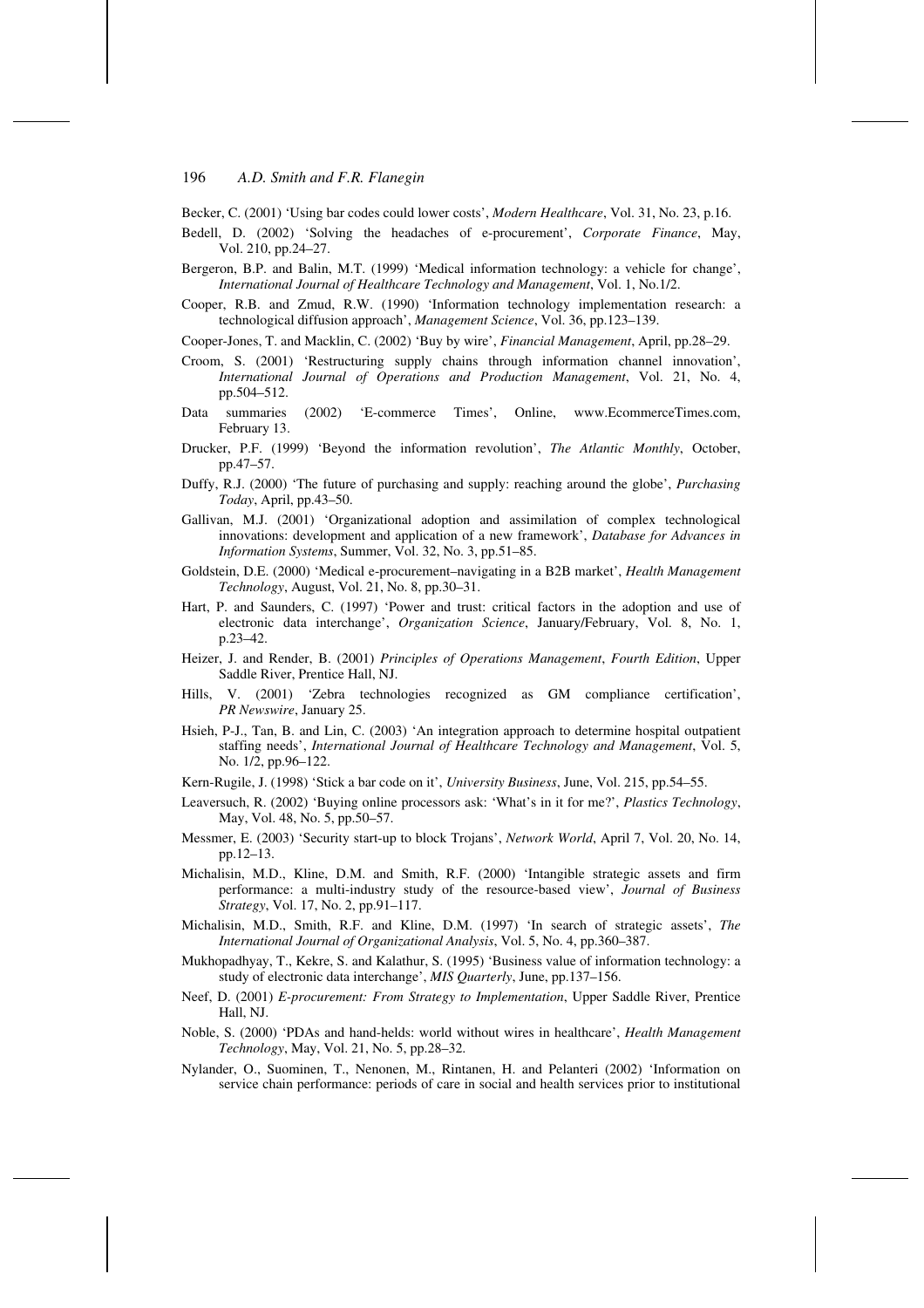care', *International Journal of Healthcare Technology and Management*, Vol. 4, No. 6, pp.505–516.

- Orlikowski, W.J. and Yates, J. (1994) 'Genre repertoire: structuring of communicative practices in organizations', *Administrative Science Quarterly*, Vol. 39, No. 4, pp.541–574.
- Paul, N. (2001) 'Admission to discharge bar coding', *Health Management Technology*, February, Vol. 22, No. 2.
- Porter, M.E. (1996). 'What is Strategy?' *Harvard Business Review*, pp. 61–78. (November/December).
- Prescott, M.B. and Conger, S.A. (1995) 'Information technology innovations: a classification by IT focus of impact and research approach', *The DATA BASE for Advances in Information Systems*, Vol. 26, No. 2/3, pp.20–41.
- Rauner, M.S. and Heidenberger, K. (2002) 'Scope and role of strategic technology management in hospitals: the case of Vienna, Austria', *International Journal of Healthcare Technology and Management*, Vol. 4, No. 3/4.
- Rosenburg, L.D. (2003) 'A facilitated approach to developing collaborative action in primary healthcare', *International Journal of Healthcare Technology and Management*, Vol. 5, No. 1/2, pp.63–80.
- Shin, D., Foust, B. and Anders, B. (2003) 'Ironclad supply chain solutions e-procurement solutions are evolving to address a broader set of business needs, providing value beyond managing spending for purchasing departments', *VARbusiness*, January 13, Issue 901, pp.38–48.
- Smith, A.D. (2003) 'Applications and process strategies of bar coding technologies in the health are industry', *Journal of e-Business and Information Technology*, Vol. 3, No. 1, pp.37–50.
- Smith, A.D. and Offodile, F. (2002) 'Information management of automated data capture: an overview of technical developments', *Information Management and Computer Security*, Vol. 10, No. 3, pp.109–118.
- Smith, A.D. and Rupp, W.T. (2002a) 'Application service providers (ASP): moving downstream to enhance competitive advantage', *Information Management and Computer Security*, Vol. 10, No. 2, pp.64–72.
- Smith, A.D. and Rupp, W.T. (2002b) 'Issues in cybersecurity: understanding the potential risks associated with hackers/crackers', *Information Management and Computer Security*, Vol. 10, No. 4, pp.178–183.
- Smith, A.D. and Rupp, W.T. (2002c) 'Application service providers (ASP): moving downstream to enhance competitive advantage', *Information Management and Computer Security*, Vol. 10, No. 2, pp.64–72.
- Spens, K.M. and Bask, A.H. (2002) 'Developing a framework for supply chain management', *International Journal of Logistics Management*, Vol. 13, No. 1, pp. 73–89.
- Subramani, M. and Walden, E. (2000) 'Economic returns to firms from business-to-business electronic commerce initiatives: an empirical examination', *The ICIS 2000 Proceedings*, pp.229–241.
- Swink, M. (1999) 'Threats to new product manufacturability and the effects of development team integration processes', *Journal of Operations Management*, Vol. 17, pp.691–709.
- Swink, M. (2000) 'Technological innovativeness as a moderator of new product design integration and top management support', *Journal of Product Innovation Management*, May, Vol. 17, No. 3, pp.208–220.
- Turban, E., King, D., Lee, J., Warkentin, M. and Chung, H. (2000) *Electronic Commerce*, Upper Saddle River, Prentice Hall, NJ.
- Turek, R. (2001) 'What works in rough environments or heavy data entry?', *Information Week*, April 2.